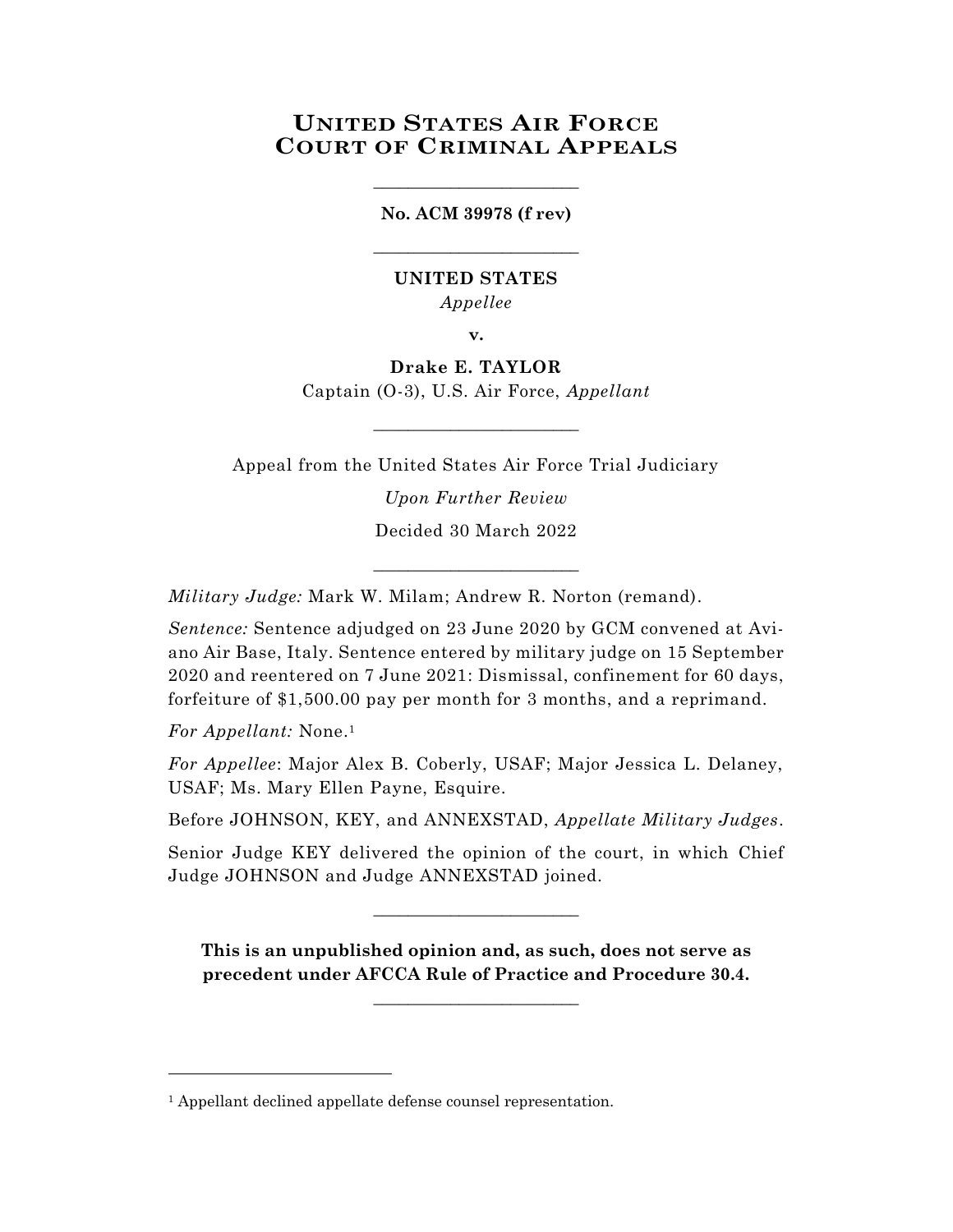#### KEY, Senior Judge:

l

A military judge sitting as a general court-martial convicted Appellant, in accordance with his pleas pursuant to a plea agreement, of five specifications of conduct unbecoming an officer in violation of Article 133, Uniform Code of Military Justice (UCMJ), 10 U.S.C. § 933, and two specifications of fraternization and three specifications of adultery in violation of Article 134, UCMJ, 10 U.S.C. § 934.<sup>2,3</sup> The military judge sentenced Appellant to a dismissal, confinement for 60 days, forfeiture of \$1,500.00 pay per month for three months, and a reprimand. 4

Appellant's case was originally considered without any assignments of error. In that review, the court determined the convening authority had failed to take action on the sentence as required by Executive Order 13,825, § 6(b), 83 Fed. Reg. 9889, 9890 (8 Mar. 2018), and Article 60, UCMJ, 10 U.S.C. § 860 (*Manual for Courts-Martial*, *United States* (2016 ed.)), and we remanded Appellant's case to the Chief Trial Judge, Air Force Trial Judiciary, for corrective action. *See United States v. Taylor*, No. ACM 39978, 2021 CCA LEXIS 228, at \*8–9 (A.F. Ct. Crim. App. 13 May 2021) (unpub. op.). The convening authority subsequently approved Appellant's sentence, resulting in a new entry of judgment, and Appellant's case was redocketed on 9 June 2021. We ordered the Government to show cause why we should not return the record for the correction of certain matters, and the Government responded to that order on 9 July 2021, as discussed further in Section II(D), *infra*.

<sup>2</sup> References to the punitive articles of the UCMJ are to the *Manual for Courts-Martial*, *United States* (2016 ed.). Unless otherwise specified, all other references to the UCMJ and the Rules for Courts-Martial are to the *Manual for Courts-Martial*, *United States* (2019 ed.).

<sup>3</sup> Pursuant to the terms of the plea agreement, the convening authority withdrew and dismissed with prejudice one charge and its specification of making a false official statement in violation of Article 107, UCMJ, 10 U.S.C. § 907, and one specification of conduct unbecoming an officer in violation of Article 133, UCMJ, 10 U.S.C. § 933, after Appellant had been arraigned.

<sup>4</sup> By virtue of being charged with offenses committed both before and after 1 January 2019, Appellant had the option—which he exercised—to be sentenced under the sentencing rules in effect on 1 January 2019 pursuant to R.C.M. 902A, *Manual for Courts-Martial, United States* (2019 ed.). The military judge sentenced Appellant to separate terms of confinement for each specification, ranging from no confinement to 60 days. In conformity with the plea agreement, the military judge specified the terms would run concurrently.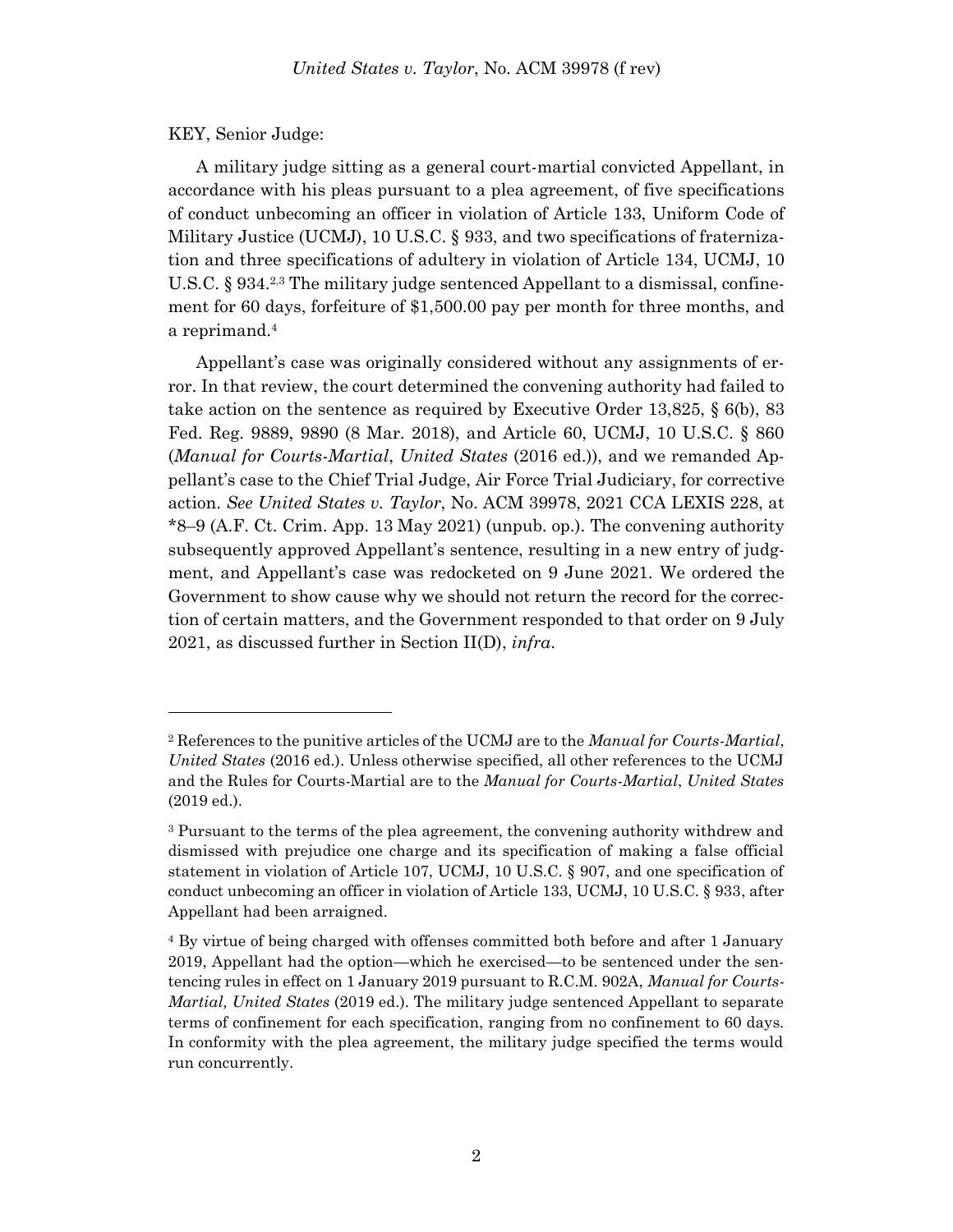In the interim, on 29 June 2021, Appellant submitted assignments of error. Now that the error regarding convening authority action has been corrected, we turn to the issues Appellant raises on appeal: (1) whether he received ineffective assistance of counsel; (2) whether his pleas were provident; and (3) whether his sentence is inappropriately severe. <sup>5</sup> Although not raised by Appellant, we also consider whether his record is incomplete and whether the convening authority took appropriate action on Appellant's deferment request. Finding no error prejudicial to the substantial rights of Appellant in the case as returned to us, we affirm the findings and sentence.

#### **I. BACKGROUND**

Appellant's offenses largely arose from his inappropriate relationships with various women and his attempts to impede the investigation into his misconduct.

Appellant initially enlisted in the Air Force in 2005. After that enlistment expired, Appellant went to college, joined the Reserve Officer Training Corps, majored in criminal justice, and was commissioned as an officer in 2013 and assigned to serve as a security forces officer. In 2016, Appellant—then a first lieutenant—reported to Aviano Air Base, Italy, where he was a flight commander in the security forces squadron. In that position, he was responsible for the law enforcement desk, among other duties.

Shortly after he arrived, and while still living in temporary base housing, Appellant met two enlisted servicemembers and their families. The first family consisted of Technical Sergeant (TSgt) JW, his wife Ms. MW, and their children.<sup>6</sup> The second family was comprised of TSgt TG, his wife Ms. BG, and their children. Appellant was a single father with custody of his daughter. The three families moved into homes in the same cul-de-sac with Appellant living in one unit of a duplex while TSgt TG's family lived in the other unit. TSgt TG was assigned to the same security forces squadron as Appellant, and the three families would routinely get together for meals and to socialize. TSgt JW and Ms. MW would also watch Appellant's daughter from time to time for Appellant.

In the spring of 2017, Appellant met Airman First Class (A1C) JH, a servicemember assigned to Appellant's flight and under his command. Appellant

<sup>5</sup> Appellant's assignments of error were not presented in the format typically used by counsel who practice before this court. Recognizing Appellant is appearing *pro se*, we have consolidated and reframed his claims.

<sup>6</sup> By the time of Appellant's court-martial, Technical Sergeant JW had been promoted to the grade of master sergeant. We use his grade at the time of Appellant's misconduct for consistency.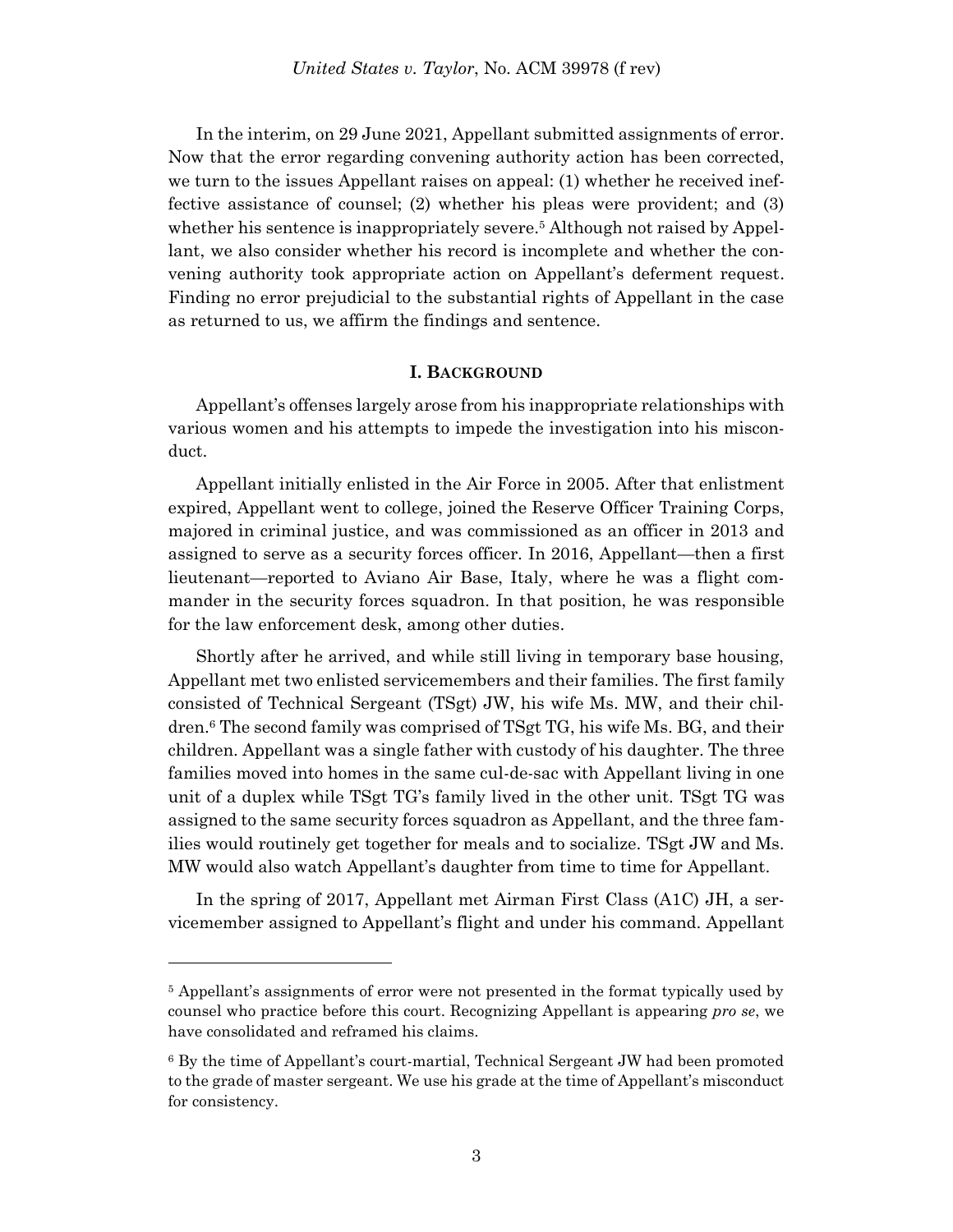subsequently befriended A1C JH and invited her to his house on two occasions, invitations she accepted. Both times, Appellant engaged in sexual intercourse with A1C JH. During this same timeframe, Appellant engaged in sexual activity with Ms. MW and had sexual intercourse with her in June 2017.

Appellant was deployed to another country from approximately July 2017 to January 2018. During this deployment, Ms. MW and Ms. BG sent Appellant sexually explicit messages and suggestive photographs, and Appellant sent the women a video of him masturbating.<sup>7</sup> Upon his return, Appellant was made the officer in charge of the division TSgt TG was assigned to. Also upon his return, Appellant began a sexual relationship with Staff Sergeant (SSgt) JC, another security forces squadron member. SSgt JC's husband—an enlisted servicemember—was deployed at the time. One of SSgt JC's subordinate Airmen was aware of their sexual relationship and observed Appellant exhibiting favoritism towards SSgt JC.

Meanwhile, Appellant grew closer to Ms. MW and Ms. BG, with the two women telling Appellant about difficulties in their marriages. Both TSgt TG and TSgt JW were deployed at the time, and Appellant engaged in sexual activity, to include sexual intercourse, with both women. Twice after Appellant returned from his deployment, the three engaged in sexual activity together. In March 2018, Appellant and Ms. BG ceased sexual contact, but Appellant continued his sexual relationship with Ms. MW. In the late summer of 2018, Ms. MW and Appellant took a trip together to Venice, Italy, where they acquired matching tattoos consisting of the lyrics from "their song."

On one occasion during the summer of 2018, Appellant went to a club with Ms. MW and Ms. BG to celebrate the birthday of another woman who was married to a deployed, enlisted servicemember. While at the club, Appellant performed a "lap dance" on this woman for several minutes while Ms. MW recorded a portion of the dance on her phone. Appellant knew the woman's husband was enlisted and deployed at the time.

In October 2018, TSgt JW and Ms. MW took a trip together to the Netherlands. While there, TSgt JW confronted Ms. MW about her repeatedly sending messages to Appellant, and Ms. MW confessed to her husband that she and Appellant had a sexual relationship. In the aftermath of this revelation, Ms. MW blocked Appellant from her social media accounts. A month or two later, TSgt JW reported Appellant's affair with his wife and an investigation ensued.

<sup>7</sup> Initially, Ms. MW was unaware that Appellant was sending suggestive messages to Ms. BG, and *vice versa*. At some point, Ms. MW and Ms. BG learned they were both receiving such messages, causing a rift between them. Once they mended their friendship, all three began sending suggestive messages to each other.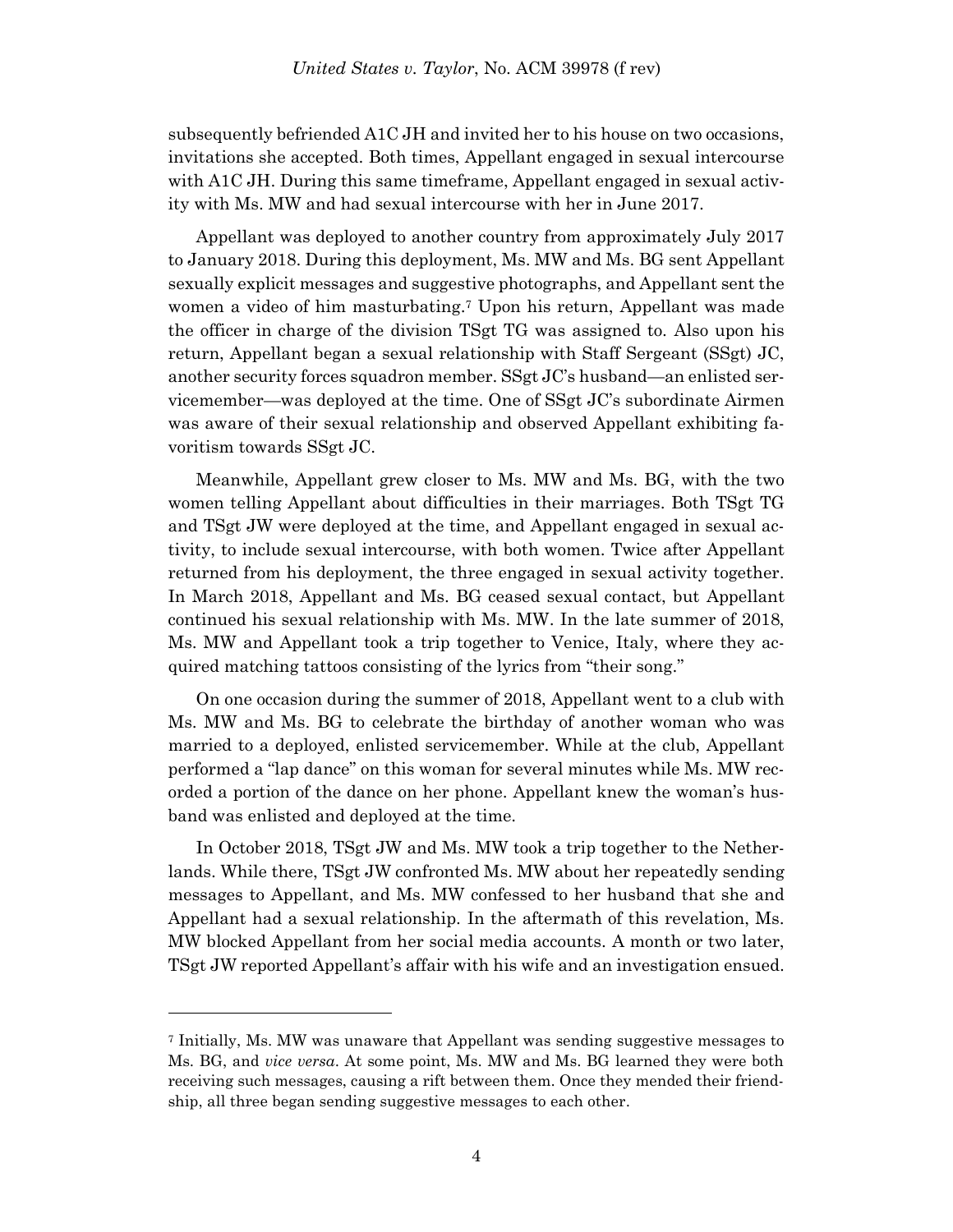Appellant learned he was under investigation, and he told Ms. BG via text message to "play dumb," deny any knowledge of the sexual relationship between him and Ms. MW if she was asked about it, and to "delete these messages." Appellant also told Ms. BG to tell Ms. MW that she (Ms. MW) should tell investigators that she and Appellant were merely "really good friends" and assert her Fifth Amendment<sup>8</sup> rights if questioned further. Additionally, Appellant sent a message to SSgt JC, telling her to "not say anything" if questioned by investigators.<sup>9</sup>

Appellant largely stipulated to all of the foregoing. During his providence inquiry at his court-martial, Appellant disagreed that he told SSgt JC "not to say anything," but he admitted she could have inferred as much from Appellant asking her if she was sure she had not "said anything to anybody." SSgt JC said she had not, and Appellant responded, "[O]kay, I trust you." Appellant told the military judge that by saying, "I trust you," he "was expressing that [he] did not want her to say anything by that statement." Appellant further agreed with questions posed by the military judge that he was "trying to instruct or direct [SSgt JC] not to talk to [the investigators]."

Ultimately, Appellant was convicted, pursuant to his pleas, of fraternizing with SSgt JC and A1C JH and committing adultery with SSgt JC, Ms. MW, and Ms. BG. He was also convicted of conduct unbecoming an officer for: carrying on intimate relationships with enlisted servicemembers' spouses; the lap dance; and endeavoring to impede the investigation by asking SSgt JC, Ms. MW, and Ms. BG to withhold information from or otherwise mislead investigators.

During presentencing proceedings, the Government called TSgt JW, Ms. MW, TSgt TG, and Ms. BG to testify. SSgt JC submitted an unsworn written statement under R.C.M. 1001(c). TSgt JW testified that he and Appellant had viewed each other as "best friends" and TSgt JW thought of Appellant as a mentor. Once he learned of his wife's affair with Appellant, TSgt JW said he found it difficult to figure out whom he could trust, and that it had negatively impacted his duty performance. TSgt JW also recounted an incident after the investigation began, but before Appellant's court-martial, when TSgt JW saw Appellant outside and in uniform. Not wanting to salute Appellant, TSgt JW attempted to walk away. Appellant, however, turned and looked at TSgt JW and then saluted TSgt JW, saying, "Good morning, Sergeant [W]." TSgt JW admitted he "lost [his] military bearing" and told Appellant he "can burn in

<sup>8</sup> U.S. CONST. amend. V.

<sup>9</sup> SSgt JC had separated from the military a few months prior to this message. We refer to her by her rank for consistency.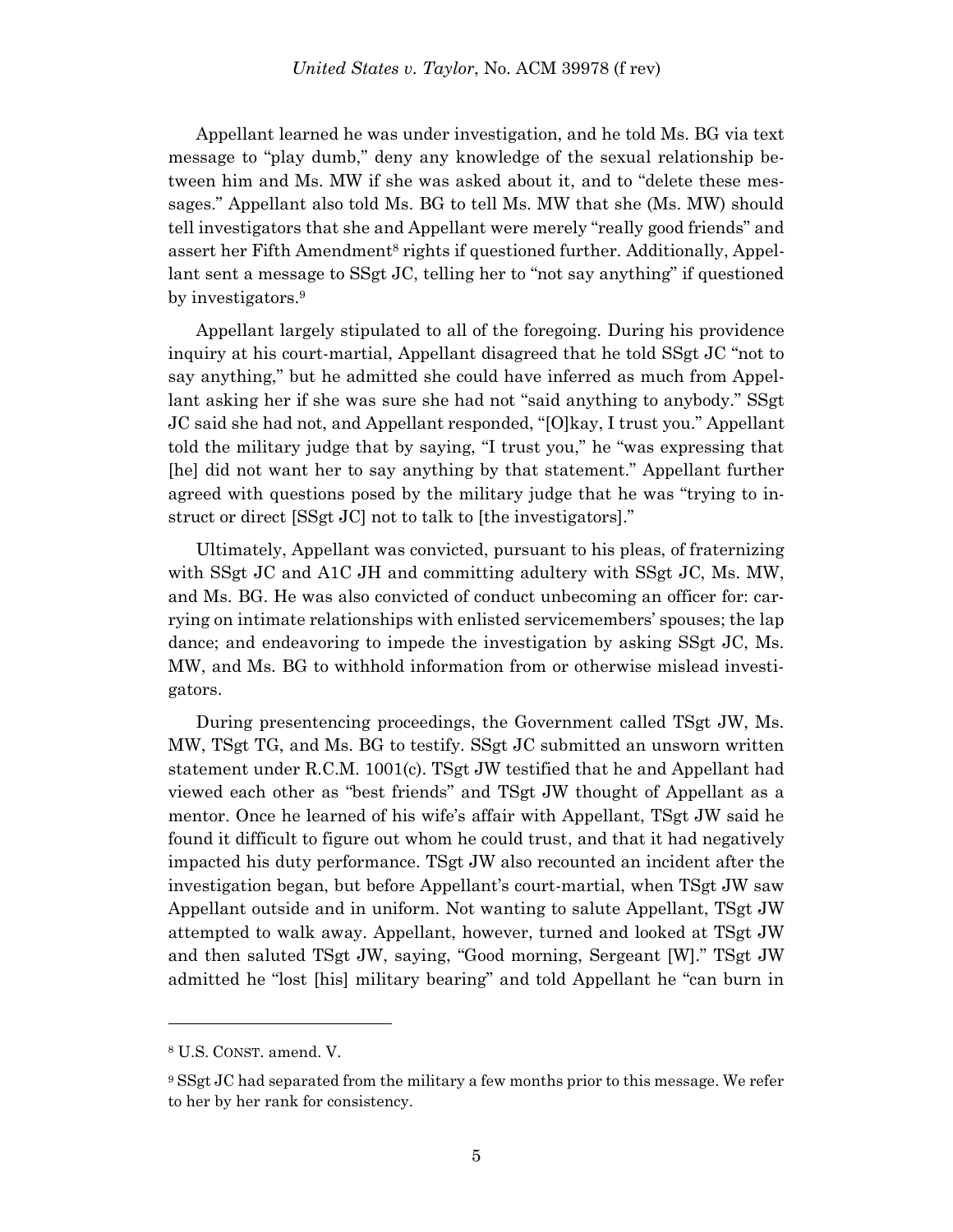hell for what [he had] done." According to TSgt JW, Appellant just smiled and said, "Good morning, Sergeant [W]" again. Ms. MW testified that she saw TSgt JW become "numb" after the affair was revealed and said he would not talk much to his family. Appellant stipulated that when TSgt JW found out about Appellant's conduct, he "was angry and struggled to stay focused on his mis $sion \dots$ "

Ms. MW also testified that her relationship with Appellant impacted her marriage "quite a lot," because she was so emotionally attached to Appellant that when TSgt JW came back from his deployment, TSgt JW "didn't really have a chance." Ms. MW said, however, that her relationship with Appellant was not the "sole reason" her marriage fell apart, but once she developed feelings for Appellant it was "not possible" that she would stay with TSgt JW. On cross-examination, trial defense counsel committed Ms. MW to her testimony that Appellant was not the only reason that she was divorcing TSgt JW and that her marriage had "phases" of difficulties.

TSgt TG, who was Ms. BG's husband and a subordinate of Appellant's when he learned of Appellant's conduct, testified that he had trouble focusing at work and moved out of his house for several weeks. Ms. BG testified that when TSgt TG found out, he was "depressed," cried a lot, would not interact with his children like he had before, and had "issues at work." Appellant stipulated that his conduct with Ms. BG "caused controversy in the [security forces] unit, affected TSgt [TG's] ability to focus on his duties . . . , and eroded unit cohesion."

In her unsworn statement, SSgt JC said she felt manipulated by Appellant, describing him as consistently lying to her and taking advantage of her "for his own personal gain."

Appellant delivered an unsworn statement in a question-and-answer format with his trial defense counsel. During this statement, Appellant acknowledged he "did not set boundaries that [he] needed to when [he] befriended" TSgt JW, TSgt TG, and their wives. He said he "failed unequivocally in every aspect of trying to set boundaries and not following through on having those boundaries maintained." With respect to SSgt JC and A1C JH, Appellant said he "did not respect boundaries that should have been there, that are there, and they are there for a good reason, so things of this nature cannot happen." He described himself as "a weak individual" for "allow[ing] that to happen."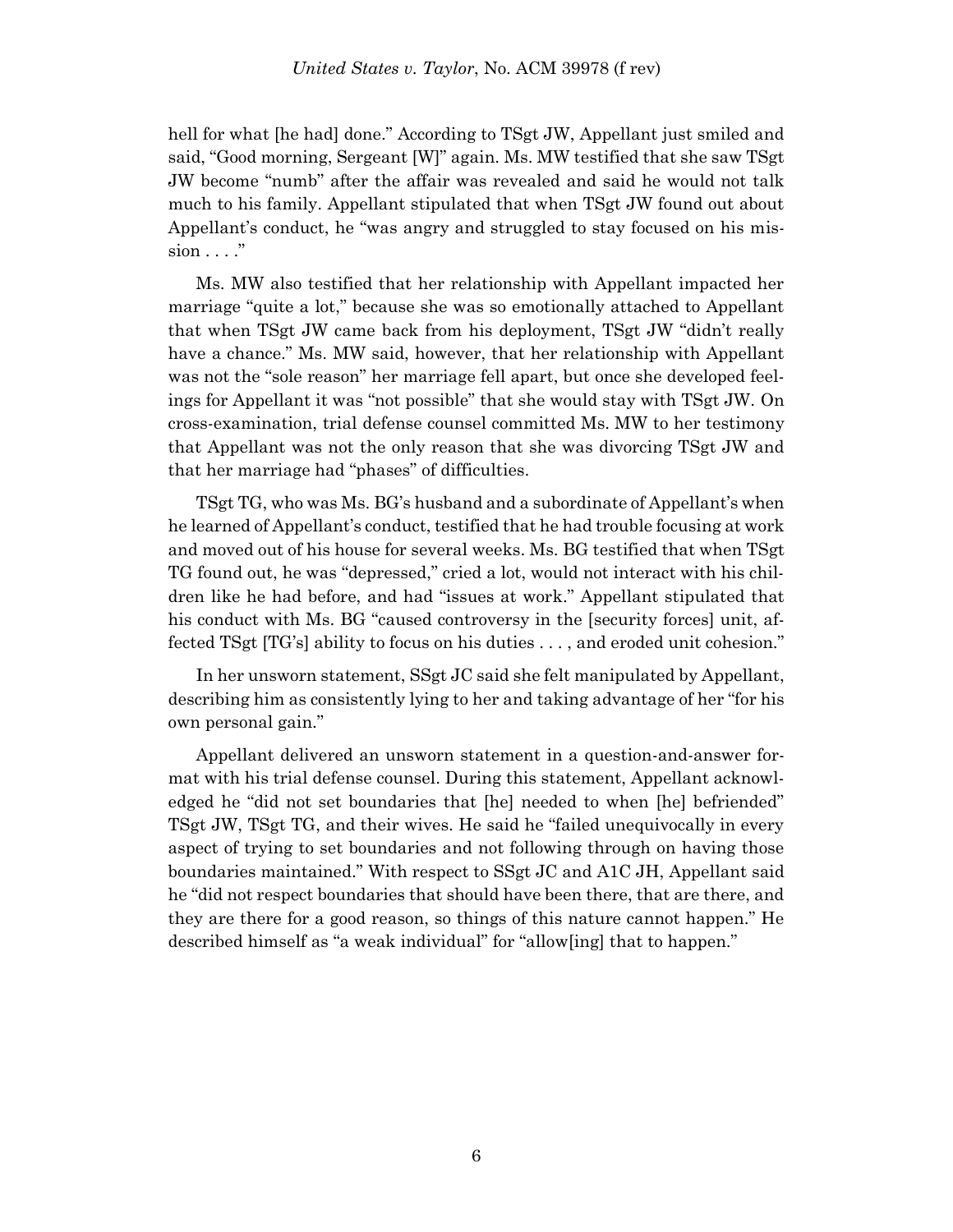#### **II. DISCUSSION**

#### **A. Ineffective Assistance of Counsel**

#### **1. Additional Background**

l

Appellant asserts his defense counsel was ineffective. Specifically, he alleges that "[w]hen agreeing to the plea deal," his trial defense counsel told him "that because [his] crimes were of solely military nature that [they] would not follow [him] outside of the military. That outside of a bad conduct discharge everything would stay with [Appellant]." Appellant further alleges his counsel "did not clarify that [he] would be classified as a [f]elon." Appellant asserts his counsel advised him to enter into a plea agreement "[w]ithout explaining that a General Court[-]Martial was the equivalent to a [c]ivilian [f]elony conviction because [he] was only facing military crimes and that there were not the equivalent in the civilian sector it would not affect [him] criminally."<sup>10</sup> Appellant did not submit a declaration or affidavit to this effect.

Appellant also argues his trial defense counsel was "wanting to convict and needing to convict." In support of this contention, he points to his plea of guilty to the specification alleging conduct unbecoming an officer under Article 133, UCMJ, regarding the lap dance. In this specification, Appellant was charged with performing the dance "in front of numerous other enlisted Airman [sic] and their spouses." During his providence inquiry, trial defense counsel told the Government that Appellant did not agree other enlisted Airmen were present, just spouses. After discussing the matter with the convening authority, the Government asked the military judge to except out the reference to enlisted Airmen. This led to the military judge proposing to substitute the language of "spouses of enlisted Airmen" to describe who witnessed the dance. The Defense agreed with this modification, and Appellant went on to describe the dance to the military judge and why he believed he was guilty of the offense. Notably, the stipulation of fact Appellant signed says nothing about enlisted members witnessing the dance.

Appellant also seems to argue that his trial defense counsel did not adequately confront Ms. MW during her testimony at his court-martial. Although he does not precisely state this allegation, he points to the fact Ms. MW testified that her relationship with Appellant affected her marriage. He claims trial defense counsel "never brought [text messages] to court" showing: that Ms. MW had told another servicemember that she was separated from TSgt JW; and "her apologizing to [the servicemember] for . . . threat[en]ing to assault him." In support of this point on appeal, Appellant submitted text messages

<sup>10</sup> Unless otherwise indicated, we quote Appellant verbatim and have not corrected grammatical or other errors.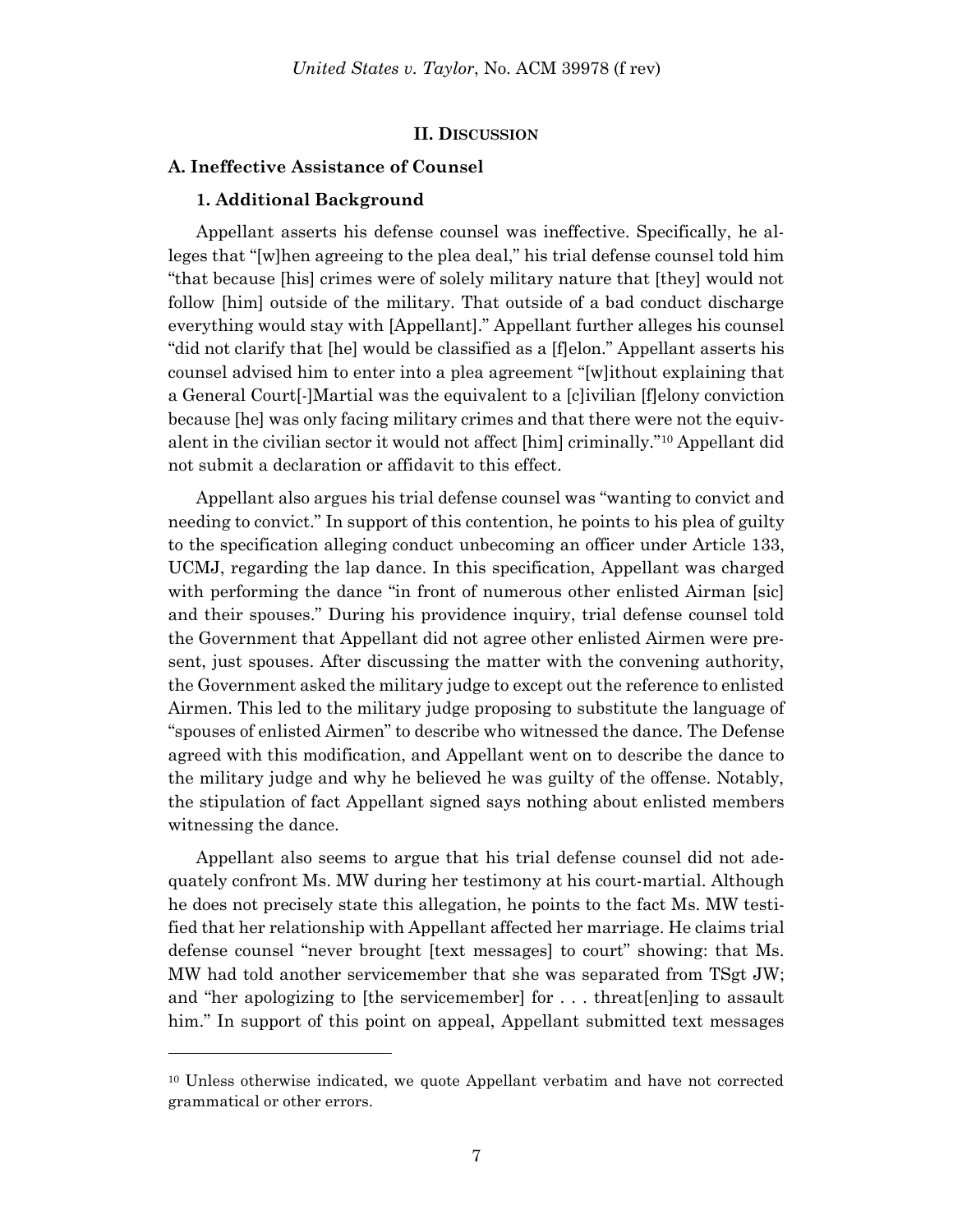apparently between Ms. MW and an unknown individual from late July 2018, when Appellant and Ms. MW were in the midst of their sexual relationship. In the messages, Ms. MW explains that she and TSgt JW had been together for 17 years, but had "been separated for almost three months now." The two also discussed some incident at a party for which the other person sought to apologize. Ms. MW responded, "Omg!!!! No it's not your fault, don't make me punch you!!!!!!!!" (followed by four laughing/crying emojis).

### **2. Law**

The Sixth Amendment to the United States Constitution<sup>11</sup> guarantees an accused the right to effective assistance of counsel. *United States v. Gilley*, 56 M.J. 113, 124 (C.A.A.F. 2001). We review claims of ineffective assistance of counsel de novo. *United States v. Perez*, 64 M.J. 239, 243 (C.A.A.F. 2006) (citation omitted).

An appellant "must surmount a very high hurdle" to successfully assert ineffective assistance of counsel. *Id.* (quoting *United States v. Alves*, 53 M.J. 286, 289 (C.A.A.F. 2000)). Pursuant to *Strickland v. Washington*, 466 U.S. 668, 687 (1984), Appellant has the burden of demonstrating:

(1) a deficiency in counsel's performance that is so serious that counsel was not functioning as the "counsel" guaranteed the defendant by the Sixth Amendment; and (2) that the deficient performance prejudiced the defense through errors so serious as to deprive the defendant of a fair trial, a trial whose result is unreliable.

*United States v. Tippit*, 65 M.J. 69, 76 (C.A.A.F. 2007) (citations and internal quotation marks omitted).

We employ a presumption of competence, and we apply a three-part test in assessing whether that presumption has been overcome: (1) "is there a reasonable explanation for counsel's actions?;" (2) "did defense counsel's level of advocacy fall measurably below the performance . . . [ordinarily expected] of fallible lawyers?;" and (3) "if defense counsel was ineffective, is there a reasonable probability that, absent the errors, there would have been a different result?" *United States v. Gooch*, 69 M.J. 353, 362 (C.A.A.F. 2011) (omission and alteration in original) (quoting *United States v. Polk*, 32 M.J. 150, 153 (C.M.A. 1991)).

In the face of a guilty plea, an appellant must also "show specifically that 'there is a reasonable probability that, but for counsel's errors, he would not have pleaded guilty and would have insisted on going to trial.'" *Alves*, 53 M.J. at 289 (quoting *Hill v. Lockhart*, 474 U.S. 52, 59 (1985)).

<sup>11</sup> U.S. CONST. amend. VI.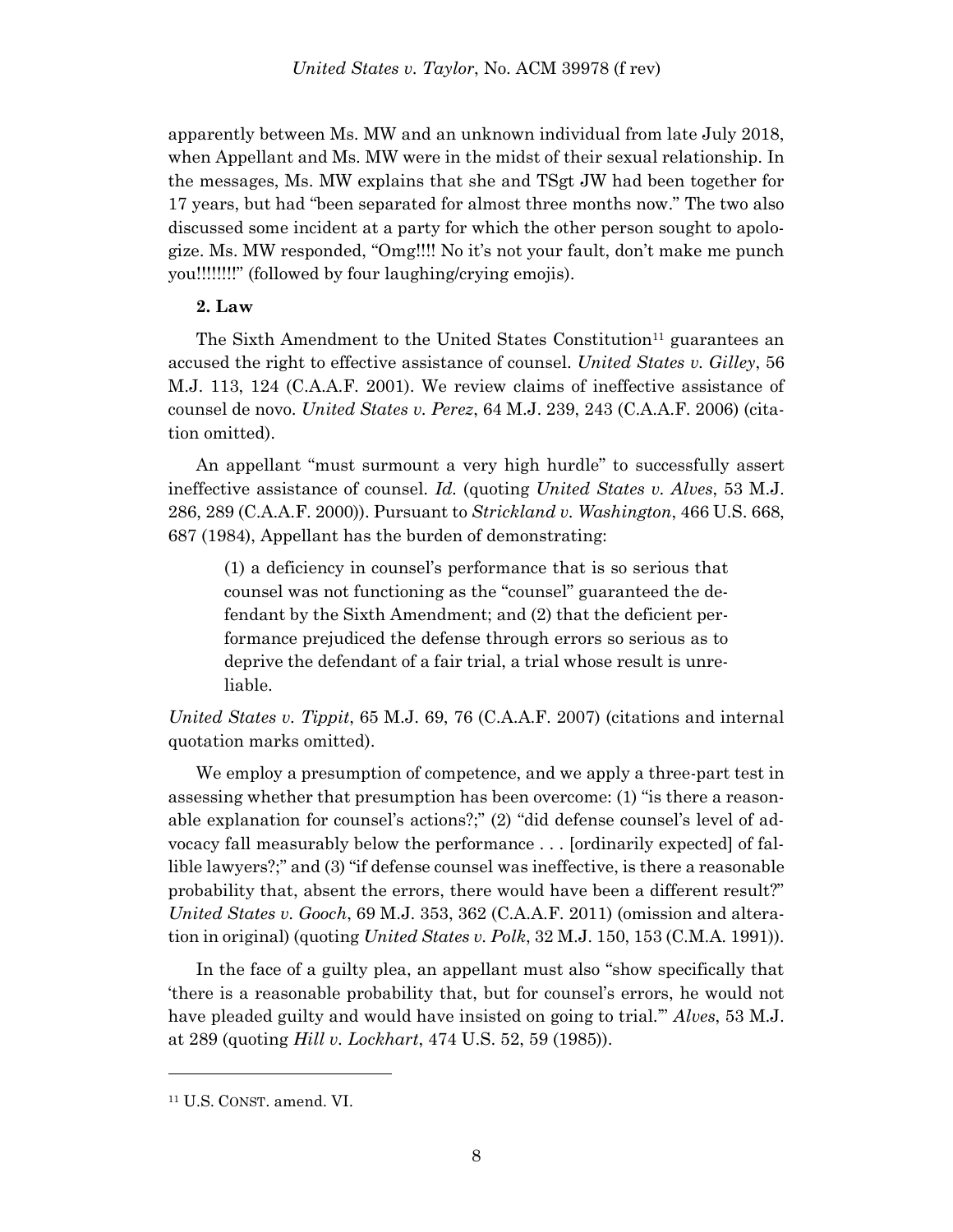#### **3. Analysis**

l

#### *a. The Meaning of Appellant's Conviction*

We need not determine whether or not trial defense counsel failed to explain that Appellant's court-martial conviction would follow him into the "civilian sector," because Appellant does not claim that if he had known this, he would have pleaded not guilty. Because he does not make this claim, Appellant has not alleged a basis for relief. *See Alves*, 53 M.J. at 289.

We note Appellant suggests that he pleaded guilty even though he believed he was "innocent." We find this suggestion somewhat implausible. Appellant entered into a detailed, single-spaced, eight-page stipulation of fact with the Government in which he meticulously detailed his offenses. The military judge asked Appellant if he was pleading guilty because he was convinced that he was, in fact, guilty, and Appellant said he was. Both Ms. MW and Ms. BG testified about their relationships with Appellant, and their respective husbands testified about how their marriages were impacted as a result. The Government further supported its case with text messages between Appellant and the women, photographs of Appellant's and Ms. MW's matching tattoos, and a video of the lap dance. Thus, Appellant faced a strong government case with little apparent ability to meaningfully challenge his charges. Even on appeal, Appellant does not claim he did not commit the offenses—rather, he disputes the degree of impact his offenses had on the military.

We find Appellant's situation similar to the petitioner's in *Hill*. In that case, the petitioner pleaded guilty after signing a "plea statement" in which he affirmed, *inter alia*, that he was satisfied with his attorney's advice and was pleading guilty because he was, in fact, guilty. 474 U.S. at 54. Because the petitioner had a prior offense on his record, he would have to serve at least half of his sentence before being eligible for parole, as opposed to a third, which would have been the case if the petitioner did not have the prior offense. *Id*. at 53. The trial judge erroneously told the petitioner he could be eligible for parole after serving just one-third of his sentence, and the petitioner later claimed in a habeas corpus petition that his attorney had given him the same erroneous advice.<sup>12</sup> *Id*. at 54–55. The United States Supreme Court declined to grant the petitioner relief, finding he had failed to establish prejudice for two reasons. First, the petitioner had not claimed he would have pleaded not guilty had he been correctly informed about his parole eligibility. *Id*. at 60. Second, the petitioner had not alleged any "special circumstances" that indicated he "placed

<sup>12</sup> The plea statement signed by the petitioner had a space to indicate the number of prior convictions he had; the space had a zero written in it. *Hill*, 474 U.S. at 61 (White, J., concurring).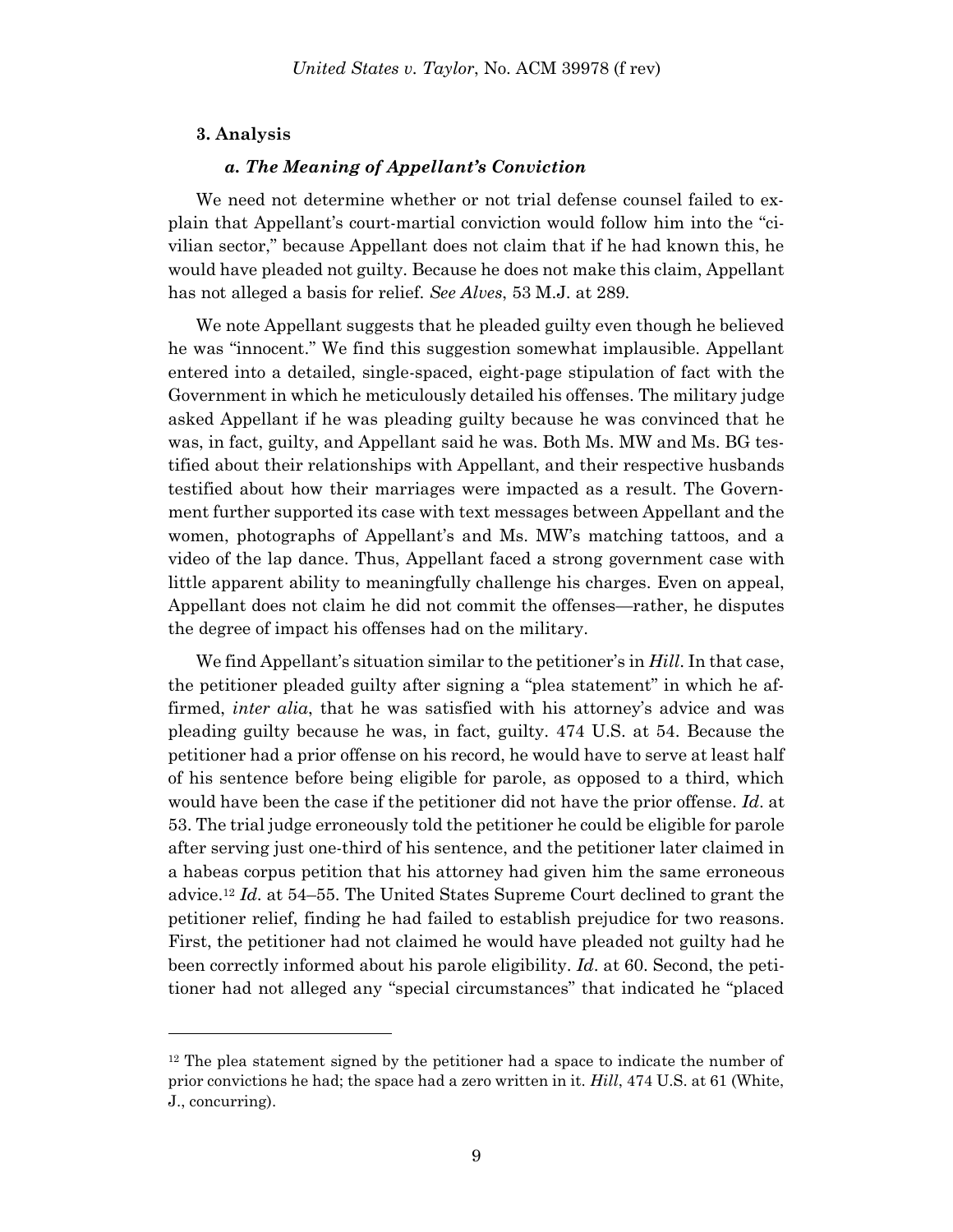particular emphasis" on the matter in deciding how to plead. *Id*. On that second point, the Court noted the consideration of parole eligibility would have been the same had the petitioner been convicted after pleading not guilty. *Id*.

As in *Hill*, Appellant has not claimed he would have pleaded not guilty had he been aware of how his court-martial conviction would be seen by others. Nor does he allege he placed any particular emphasis on this point when deciding how to plead. Further, how the conviction would be perceived would have been the same upon Appellant's conviction—regardless of how he pleaded. Beyond Appellant's failure to allege adequate prejudice to warrant relief, we note he told the military judge he understood the meaning, effect, and consequences of his guilty plea. Moreover, we are skeptical of Appellant's claim that he was surprised to learn his court-martial conviction would be recognized in the civilian sector in light of his criminal justice degree, his prior enlisted service, his participation in the Reserve Officer Training Corps, and the fact his officer service was in military law enforcement.

We considered whether to order a hearing to determine whether Appellant's trial defense counsel had, in fact, given Appellant erroneous advice about the impact of a court-martial conviction. Because Appellant failed to allege prejudice which could amount to a finding of ineffective assistance of counsel, we have concluded a hearing is unnecessary. *See United States v. Ginn*, 47 M.J. 236, 244 (C.A.A.F. 1997) (post-trial hearing not required when the record demonstrates an appellant is not entitled to relief). For the same reason, we decline to grant Appellant's request that we set aside the findings in his case.

### *b. Confrontation of Ms. MW*

To the extent Appellant alleges his trial defense counsel was ineffective in not challenging Ms. MW's testimony, we disagree. While Ms. MW credited her relationship with Appellant as affecting her marriage "quite a lot," she acknowledged that her relationship with him was not the "sole reason" for the dissolution of her marriage to TSgt JW. Conceptually, the fact Ms. MW told another person she had been separated from TSgt JW for three months might have some relevance to the actual impact Appellant had on their marriage or the extent to which his conduct was unbecoming or prejudicial to good order and discipline. Any such relevance, however, is sharply diminished by the fact Appellant and Ms. MW began their sexual relationship well before this threemonth period would have started. Further, we see no path trial defense counsel could have traveled that would have permitted him to credibly allege Ms. MW had threatened to assault anyone based upon her joking "don't make me punch you" text which included laughing/crying emojis. The only realistic outcome of accusing Ms. MW of threatening the unidentified person would have been a diminution of trial defense counsel's credibility before the factfinder. Even if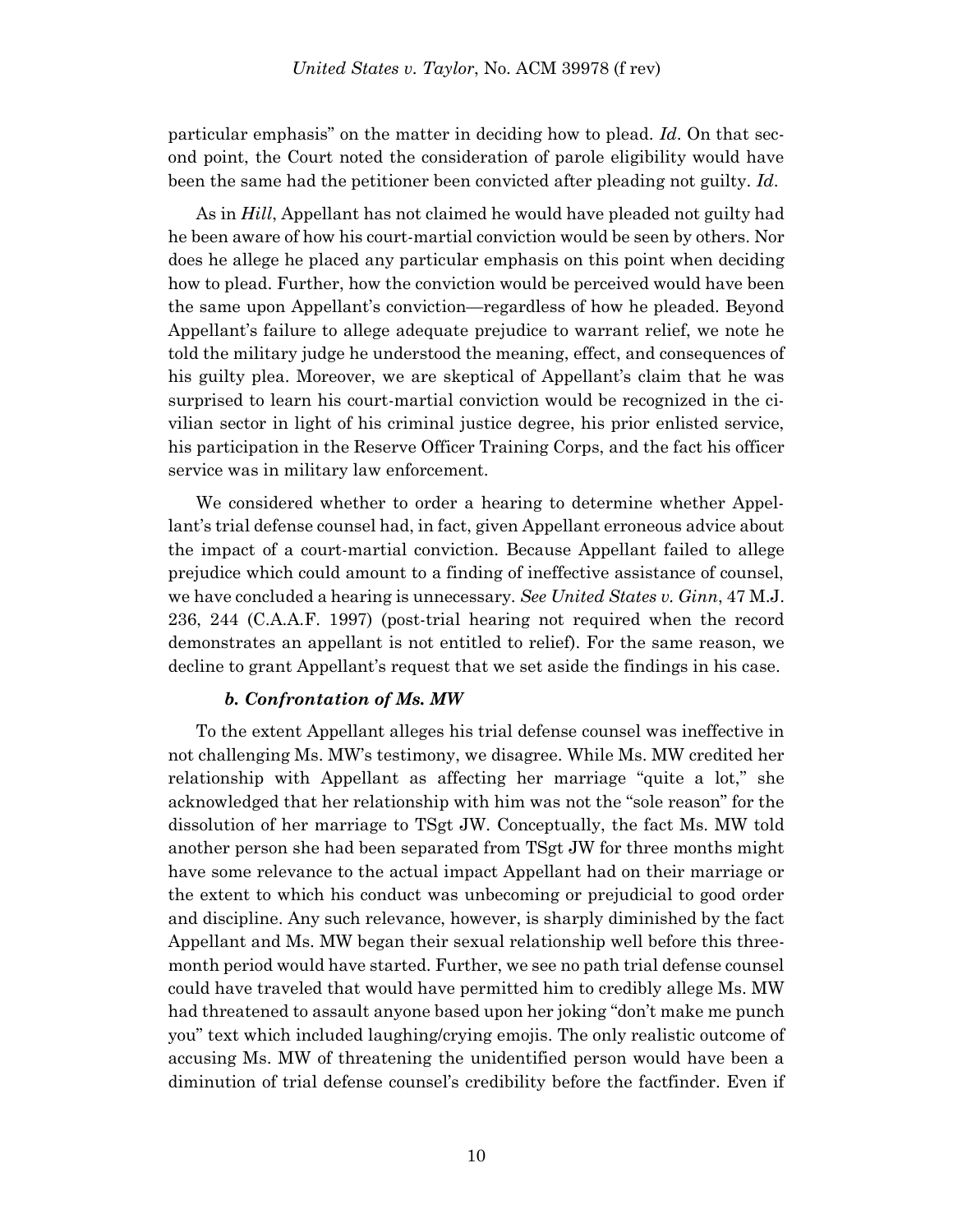Ms. MW had actually threatened some other person, Appellant has not explained how exposing such a fact would have been at all beneficial to his case.

In the end, Ms. MW's testimony was relatively tepid and altogether predictable: her extra-marital affair with Appellant had a negative impact on both TSgt JW and her marriage. Appellant's counsel was not ineffective by not trying to undermine her credibility with the implausible inferences Appellant draws from the text message exchange.

#### **B. Providency of Appellant's Guilty Pleas**

Appellant suggests on appeal that his guilty pleas were improvident. In his assignments of error, he writes: "Having served 15 year in the military I've seen things that many people know but will not admit to. The fact that these things happened throughout the investigation and trial. Allowed for me to plead guilty even when I believed I was innocent."

#### **1. Additional Background**

## *a. Fraternization*

l

Appellant contends he cannot be convicted of fraternization unless he was acting in an official capacity at the time. <sup>13</sup> He argues that none of the witnesses provided any testimony that his conduct involved his official capacity save one person, Senior Airman (SrA) LM, whom Appellant dismisses as having "a grudge" against him.

At his court-martial, however, Appellant stipulated that he would come by SSgt JC's desk on a weekly basis, and SrA LM—who worked alongside SSgt JC—"noticed how close [Appellant] was to SSgt [JC]. . . . [A]nd she felt uncomfortable by [Appellant's] and SSgt [JC's] close relationship." During this time frame, Appellant was carrying on a sexual relationship with SSgt JC, whose military husband was deployed.

A1C JH, meanwhile, was under Appellant's command when he was engaging in sexual intercourse with her, and Appellant stipulated to this fact.

# *b. Conduct Unbecoming an Officer and Adultery*

Appellant claims he never told Ms. MW to lie; instead, he told her to "[p]lead the [Fifth] because [he] did not want her compromised for things she

<sup>13</sup> For this proposition, Appellant cites Air Force Instruction 36-2909, *Air Force Professional Relationships and Conduct* (14 Nov. 2019). Contrary to Appellant's claims, Paragraph 3.1.1 of that instruction plainly notes that the custom of the service prohibiting fraternization "recognizes that officers will not form personal relationships with enlisted members on terms of military equality, *whether on or off duty*." (Emphasis added). In any event, Appellant was not charged with violating this instruction.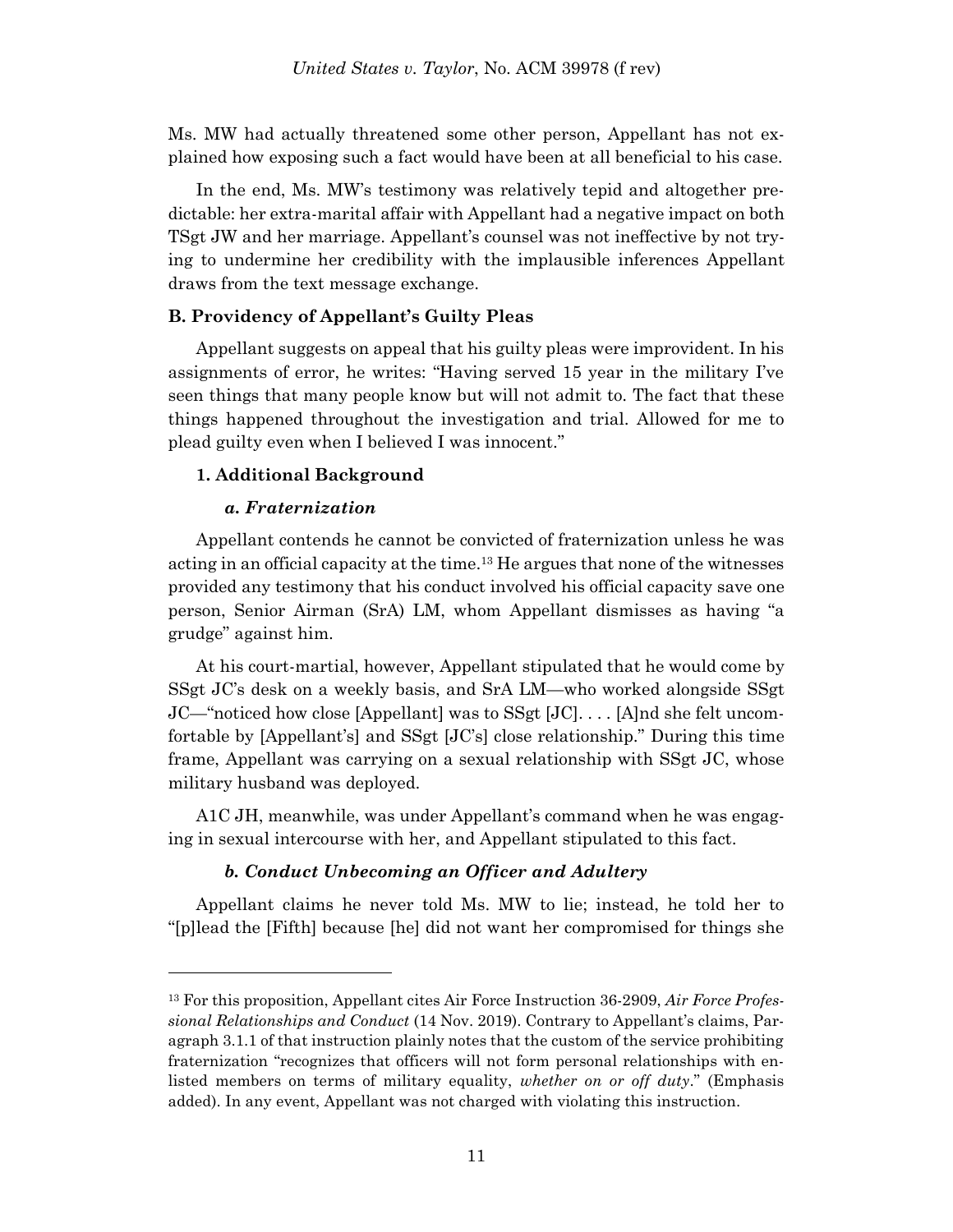had also done." Appellant references a photograph of a gift Ms. MW gave Appellant, but we are unable to identify any photograph meeting this description in the documents he submitted. He explains, however, that the gift is based upon the "intimate knowledge [they] have of each other['s] 'crimes.'"

Appellant points to various examples of others' conduct, apparently in an effort to demonstrate either that they have poor credibility or that the investigation was less than thorough. For example, he highlights that Ms. MW did not disclose the extent of her relationship with Appellant when she was first interviewed by investigators; that Ms. BG and Ms. MW rang Appellant's doorbell and ran off, apparently in violation of a no-contact order; that three witnesses were outside laughing and drinking during a period of quarantine; that Appellant experienced a rash of flat tires during the investigation; that he was not ordered to move out of his house (and away from TSgt JW's and TSgt TG's families) while awaiting his court-martial; and that TSgt JW and TSgt TG were biased against him.

To support the above, Appellant submitted several documents to this court. The first consists of text messages Appellant sent to his commander explaining that Appellant had suffered a number of flat tires. Appellant sent his commander a picture of a screw embedded in a tire and wrote, "Just letting you know for your situational awareness and to document." Appellant did not accuse anyone in particular of being responsible for the flat tires.

Appellant also submitted what he contends are online messages between TSgt JW and Appellant's fiancée. <sup>14</sup> The messages are undated and depict TSgt JW saying that Appellant is—in his view—"literally the worst kind of person maybe the worst person on this planet" and "the worst person to ever walk this earth." TSgt JW further writes that he "would [choose] Hitler over [Appellant] to be [his] friend," and that Appellant would not "get away with" what he had done. He added that he thought Appellant's fiancée deserved better, but that she should do whatever she thinks is right.

Finally, Appellant submitted an email apparently from Ms. MW to Appellant dated 13 May 2021, nearly a year after his court-martial. In the email, Ms. MW apologizes "for the betrayal," writing: "I don't care what you did wrong, I am not here to judge I'm just sorry I couldn't stand by my words... I remember numerous times reassuring you I'd never tell."<sup>15</sup>

<sup>&</sup>lt;sup>14</sup> At some point prior to the court-martial, Appellant and a local civilian woman became engaged.

<sup>15</sup> In her testimony at Appellant's court-martial, Ms. MW explained, "So [Appellant] and I always agreed that what happened between us would always kind of stay[ ] between us and we would take it to our grave."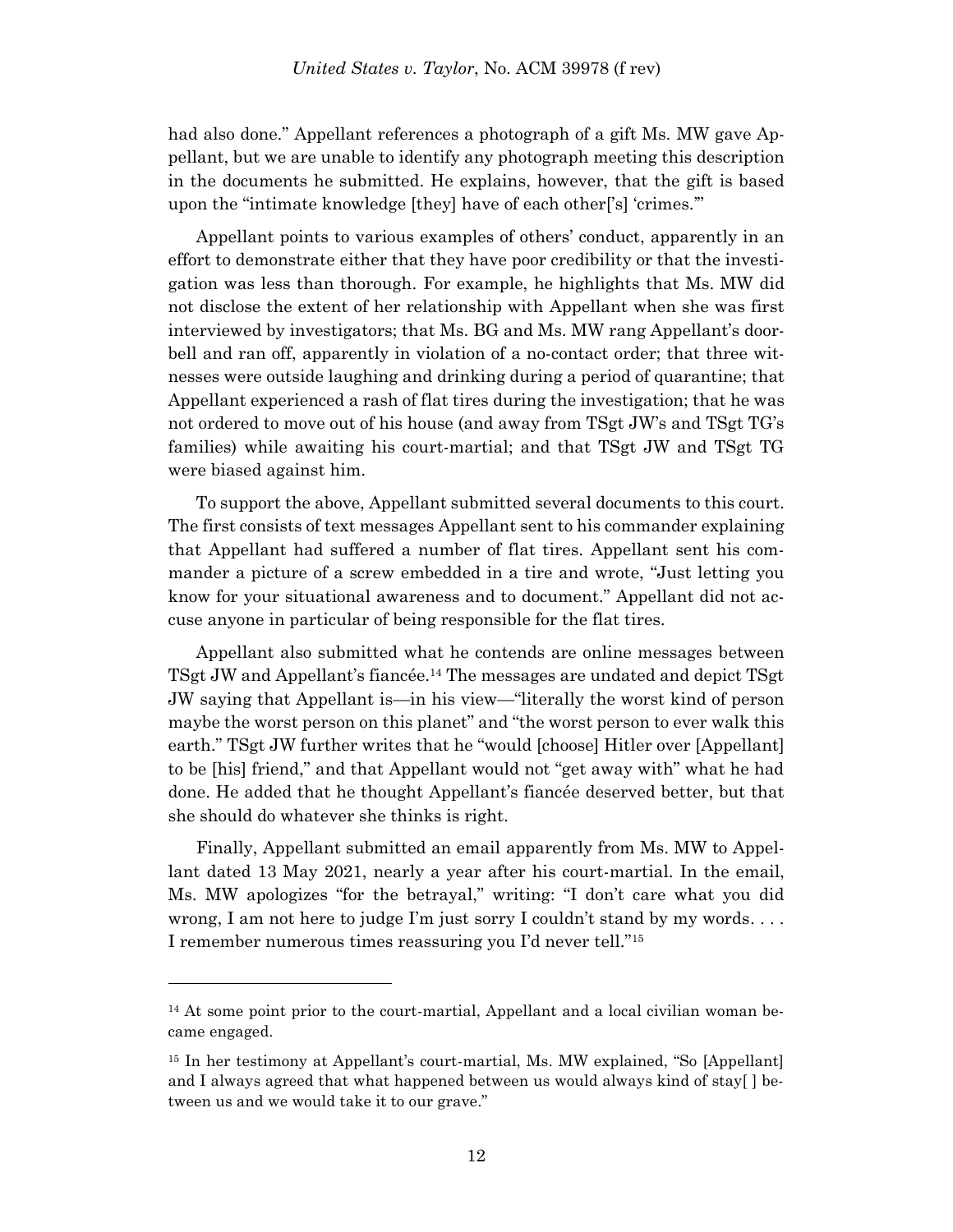Appellant further argues that his conduct had minimal impact on his unit, noting that his commander did not testify. Appellant, however, stipulated at his court-martial that both TSgt JW and TSgt TG struggled to focus on their duties when they learned of Appellant's sexual relationship with their wives. Appellant also stipulated that his conduct "caused controversy" in the unit "and eroded unit cohesion."

# **2. Law**

We review a military judge's decision to accept a guilty plea for an abuse of discretion. *United States v. Riley*, 72 M.J. 115, 119 (C.A.A.F. 2013) (citing *United States v. Inabinette*, 66 M.J. 320, 322 (C.A.A.F. 2008)). A military judge may only accept a guilty plea after first ensuring there is a factual basis for that plea. Rule for Courts-Martial (R.C.M.) 910(e); *United States v. Care*, 40 C.M.R. 247, 253 (C.M.A. 1969). A military judge abuses his or her discretion by accepting a guilty plea "without an actual factual basis to support it." *United States v. Price*, 76 M.J. 136, 138 (C.A.A.F. 2017) (citing *United States v. Weeks*, 71 M.J. 44, 46 (C.A.A.F. 2012)). We conduct this analysis by considering Appellant's providence inquiry and the stipulated facts and ask whether his pleas have "a substantial basis in law and fact." *United States v. Hiser*, \_\_\_ M.J. \_\_\_, No. 21-0219, 2022 CAAF LEXIS 40, at \*12–13 (C.A.A.F. 13 Jan. 2022). Ordinarily, we may not consider matters outside the record in assessing the providence of an appellant's pleas. *See United States v. Jessie*, 79 M.J. 437, 444–45 (C.A.A.F. 2020) (restricting the consideration of matters outside the record to issues of post-trial punishment when a challenge to the plea providence was also raised).

### **3. Analysis**

### *a. Fraternization*

Appellant was convicted of two specifications of fraternization under Article 134, UCMJ. These two specifications pertained to SSgt JC and A1C JH, two enlisted servicemembers with whom Appellant admitted he had sexual intercourse. Had Appellant pleaded not guilty, the Government would have had to prove beyond a reasonable doubt that: (1) Appellant was a commissioned officer; (2) he fraternized on terms of military equality with enlisted members; (3) he knew they were enlisted; (4) the conduct violated the custom of the service that Appellant not fraternize with enlisted members; and (5) the conduct was prejudicial to good order and discipline. *See Manual for Courts-Martial, United States* (2016 ed.) (2016 *MCM*), pt. IV, ¶ 83.b. Private and consensual sexual activity between an officer and an enlisted member may be charged as fraternization. *See, e.g.*, *United States v. Timsuren*, 72 M.J. 823, 827 (A.F. Ct. Crim. App. 2013) (finding the act of "[s]exual intercourse was merely the means by which [the] inappropriate relationship [was] completed").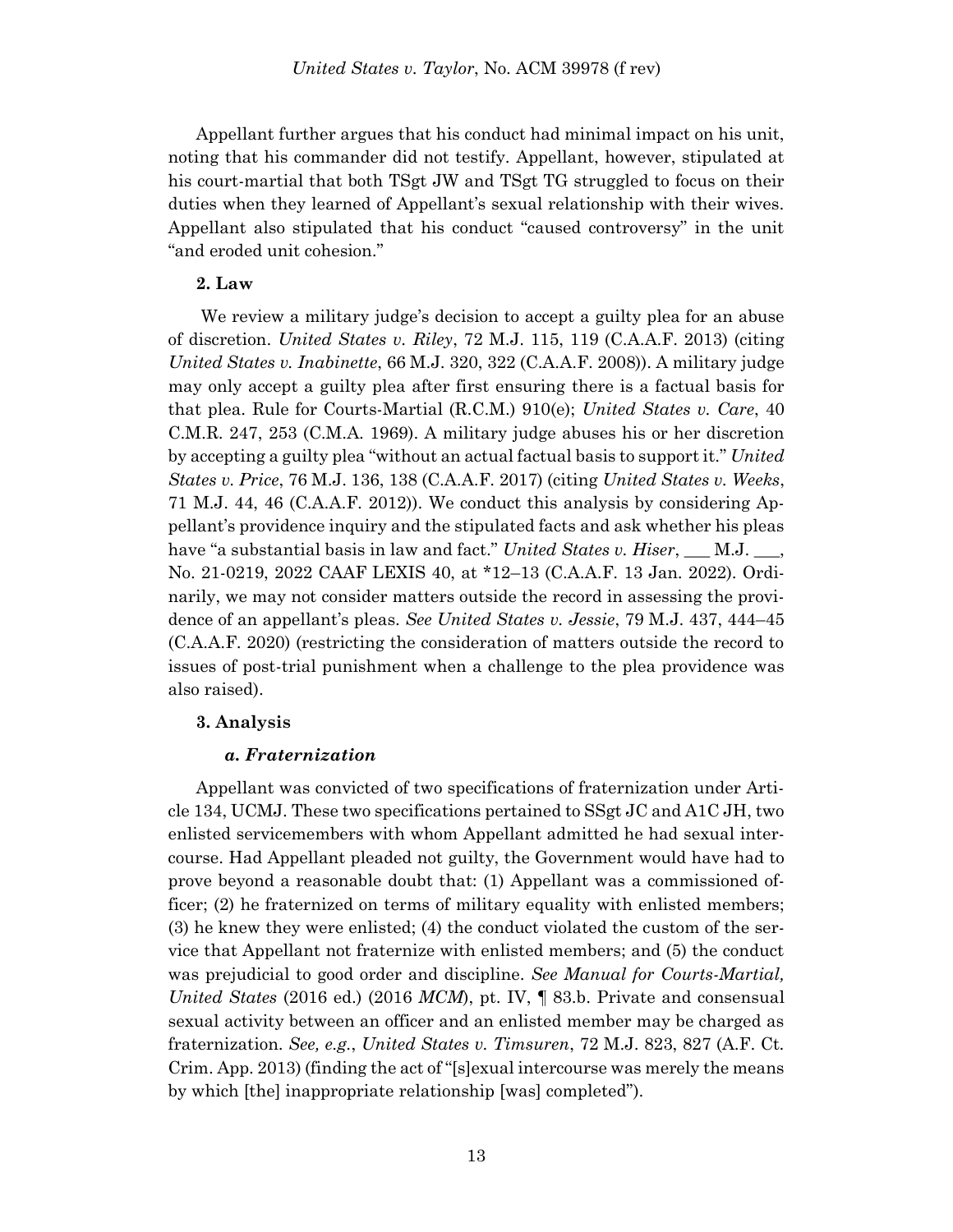Both in his stipulation and his providence inquiry, Appellant admitted he had sexual intercourse with SSgt JC and A1C JH when he knew that they were both enlisted. Indeed, Appellant admitted to meeting both of them in their respective duty sections because he had official duties to carry out with them. Appellant admitted his conduct violated the custom of the service and that his conduct was prejudicial to good order and discipline. In explaining this to the military judge, Appellant said that his conduct could lead to enlisted members "almost disregard[ing] the entire rank structure" which could "take away from the legitimacy of the rank." Moreover, Appellant conceded the fact that SSgt JC's husband was deployed at the time when he learned of his wife's affair further prejudiced good order and discipline.

Contrary to Appellant's claims on appeal, the offense of fraternization does not require proof of on-duty conduct or inappropriate behavior in the workplace. Even if it did, Appellant stipulated that his relationship with SSgt JC was observed by at least one other Airman in her duty section. A1C JH, meanwhile, fell under Appellant's command. The prejudice to good order and discipline caused by Appellant—a superior officer having sexual relations with SSgt JC while her active-duty husband was deployed—is not only obvious, but was squarely conceded by Appellant. We see no basis for finding his fraternization pleas improvident.

#### *b. Conduct Unbecoming an Officer*

Appellant was convicted of five specifications of conduct unbecoming an officer under Article 133, UCMJ, for: developing "wrongful intimate relationships" with Ms. MW and Ms. BG; performing the lap dance; and trying to convince SSgt JC, Ms. MW, and Ms. BG to help him impede the investigation. Thus, the Government was required to prove Appellant engaged in the alleged conduct and that the conduct "under the circumstances . . . constituted conduct unbecoming an officer and gentleman." *See* 2016 *MCM*, pt. IV, ¶ 59.b. Such conduct may be in an official capacity or "in an unofficial or private capacity which, in dishonoring or disgracing the officer personally, seriously compromises the person's standing as an officer." 2016 *MCM*, pt. IV, ¶ 59.c.(2). Even when such conduct may be charged under another article of the UCMJ, it is punishable under Article 133 so long as the conduct amounts to that which is unbecoming an officer and a gentleman. *Id*. In such cases, the elements of proof comprise that of the other article with the additional "conduct unbecoming" element. *Id*.

But for Appellant's status as an officer, the lap-dance episode would not have obviously amounted to any other offense under the UCMJ. Similarly, Appellant's "wrongful intimate relationships" with Ms. MW and Ms. BG would not be criminal with the exception of the sexual intercourse, which was sepa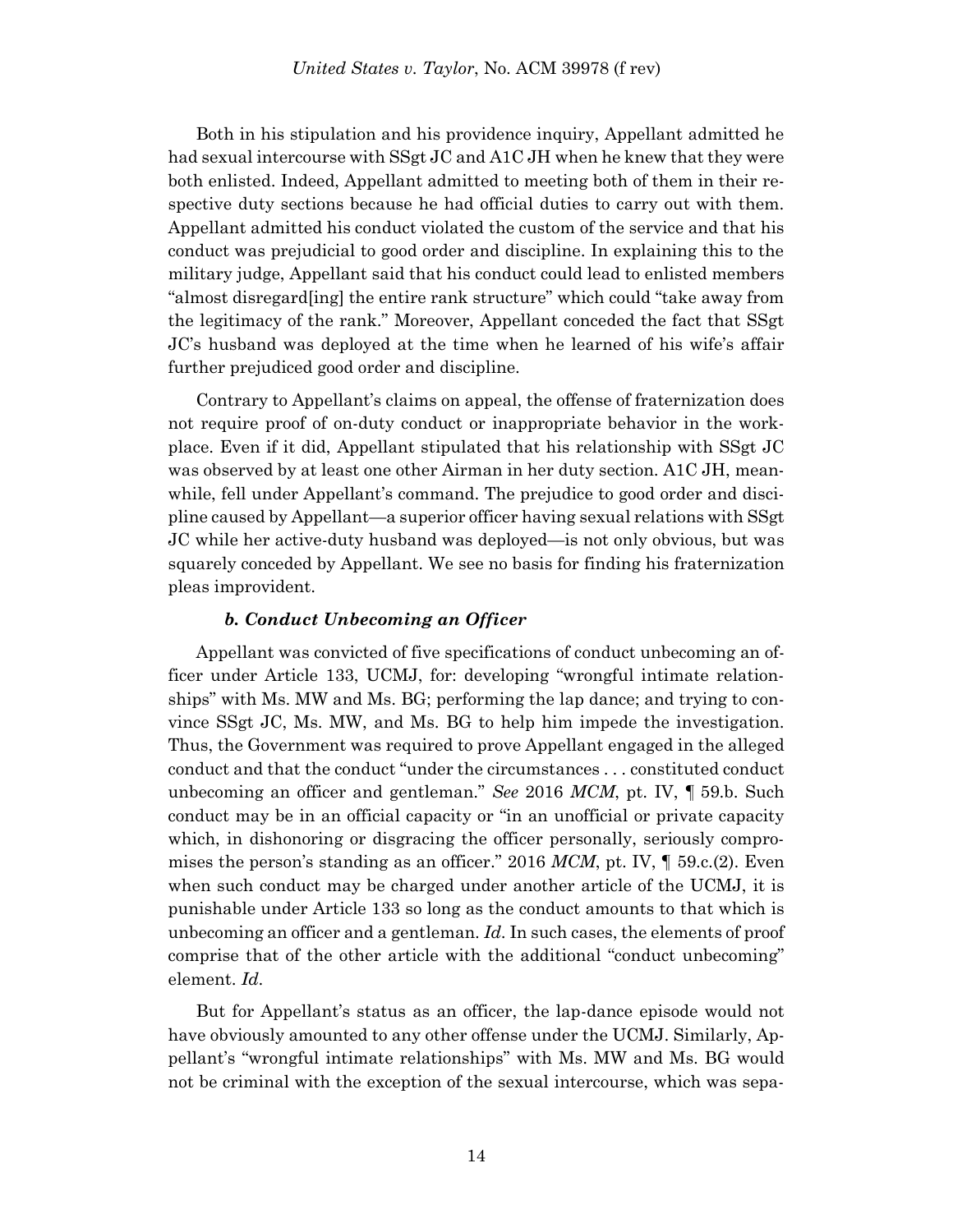rately charged as adultery.<sup>16</sup> The three specifications related to Appellant's attempts at impeding the investigation, however, implicate the offense of obstructing justice under Article 134, UCMJ. The elements of that offense are: (1) Appellant wrongfully did a certain act; (2) it was done in a specific case in which Appellant believed there were or would be criminal proceedings pending; (3) it was done with the intent to influence, impede, or otherwise obstruct the administration of justice; and (4) Appellant's conduct was to the prejudice of good order and discipline or service discrediting. 2016 *MCM*, pt. IV, ¶ 96.b. Asking another to either lie or to withhold relevant information during an investigation amounts to obstruction under this article. *United States v. Tedder*, 24 M.J. 176, 179 (C.M.A. 1987).

Appellant seeks to undermine his pleas to these five specifications by asserting other people either had poor credibility or had certain biases. We find his post-trial attempts to litigate his case unavailing, however. After consulting with his trial defense counsel, Appellant entered into a plea agreement in which he agreed to plead guilty to the offenses he was later convicted of. He not only pleaded guilty, but he entered into a comprehensive stipulation of fact and then explained directly to the military judge why he believed he was guilty. Appellant had the opportunity to plead not guilty and confront the witnesses against him at trial, but he chose not to do so, and he may not seek to litigate witness credibility related to the findings in his case at this late stage.

Appellant stipulated to all the conduct underlying the five specifications with the sole exception to the portion of the lap-dance specification alleging other enlisted military members were present. That portion was subsequently excised from the specification by the Government, rendering the alleged factual infirmity moot. He admitted he sought to have SSgt JC, Ms. MW, and Ms. BG all withhold information from investigators in order to hide his misconduct. Appellant further admitted the conduct compromised his standing as an officer. Notably, in discussing the specification regarding Appellant's attempts to have Ms. MW lie about the nature of their relationship, the military judge asked Appellant why he thought that conduct was wrong. Appellant answered,

Once again it goes against the core values, on top of it impedes an investigation where commanders are expected to make a decision in administrative or disciplinary actions and if they don't have the full picture they can't accurately prescribe what actual actions need to take place, therefore, I now place the officer corps

<sup>16</sup> We recognize the two instances of sexual conduct between Appellant and both Ms. MW and Ms. BG together could have potentially been charged as indecent conduct, but the Government did not pursue that theory, nor did Appellant admit any of his conduct was indecent.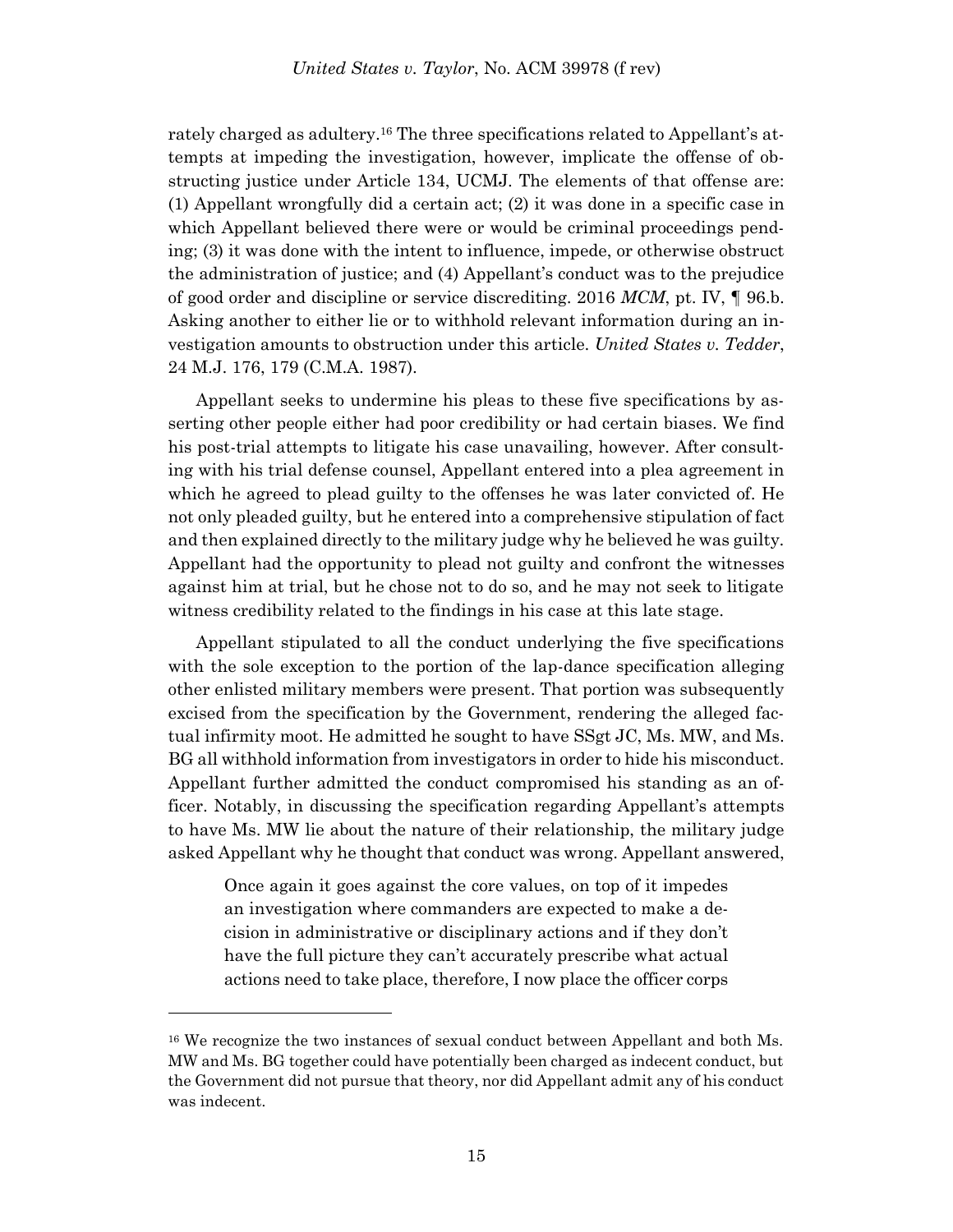in jeopardy and let the officer corps down by my actions because as an officer we are looked to for information, correct information, because our jobs depend on it and security forces lives depend on it making sure that we have the correct information so if I cannot be trusted, how can they trust me and wartime situations or any other day-to-day situations.

Based upon our review of the record, we find no substantial basis in law and fact for questioning Appellant's guilty plea to these offenses.

#### *c. Adultery*

Appellant was convicted of three specifications of adultery under Article 134, UCMJ, involving SSgt JC, Ms. MW, and Ms. BG. Had Appellant pleaded not guilty, the Government would have had to prove beyond a reasonable doubt that: (1) Appellant wrongfully had sexual intercourse with the women; (2) the women were married to other individuals at the time; and (3) Appellant's conduct was prejudicial to good order and discipline. *See* 2016 *MCM*, pt. IV, ¶ 62.b. The *Manual for Courts-Martial* offers various factors to consider in determining whether or not otherwise private adulterous conduct is actually prejudicial to good order and discipline. Among those factors are: the "co-actor's marital status, military rank, grade, and position;" the co-actor's spouse's military status; the impact on the co-actor's spouse's ability to perform his or her military duties; and whether the adultery "was accompanied by other violations of the UCMJ." 2016 *MCM*, pt. IV, ¶ 62.c.(2).

Appellant admitted he had sexual intercourse with these three women, and that each was married to an enlisted servicemember when he did so. Moreover, all three of those servicemember husbands were deployed away from their homes as part of their military duties when Appellant engaged in sexual relationships with their wives. In SSgt JC's case, Appellant's conduct also amounted to fraternization and was known to at least one junior member in SSgt JC's office. Ms. BG's husband fell under Appellant's command, and Appellant's relationship with Ms. BG became known within their unit. Neither at trial nor on appeal does Appellant claim he did not actually have sexual intercourse with the women. Instead, Appellant casts his relationships as private and disconnected from his military service. The evidence in Appellant's case, however, compels a contrary conclusion.

To be sure, there is no indication SSgt JC's, Ms. MW's, and Ms. BG's sexual involvement with Appellant was anything but willful, voluntary conduct on their parts. Nonetheless, the negative impact on good order and discipline in the military caused by an officer fostering sexual relations with servicemembers' spouses while those servicemembers are deployed is self-evident. Not only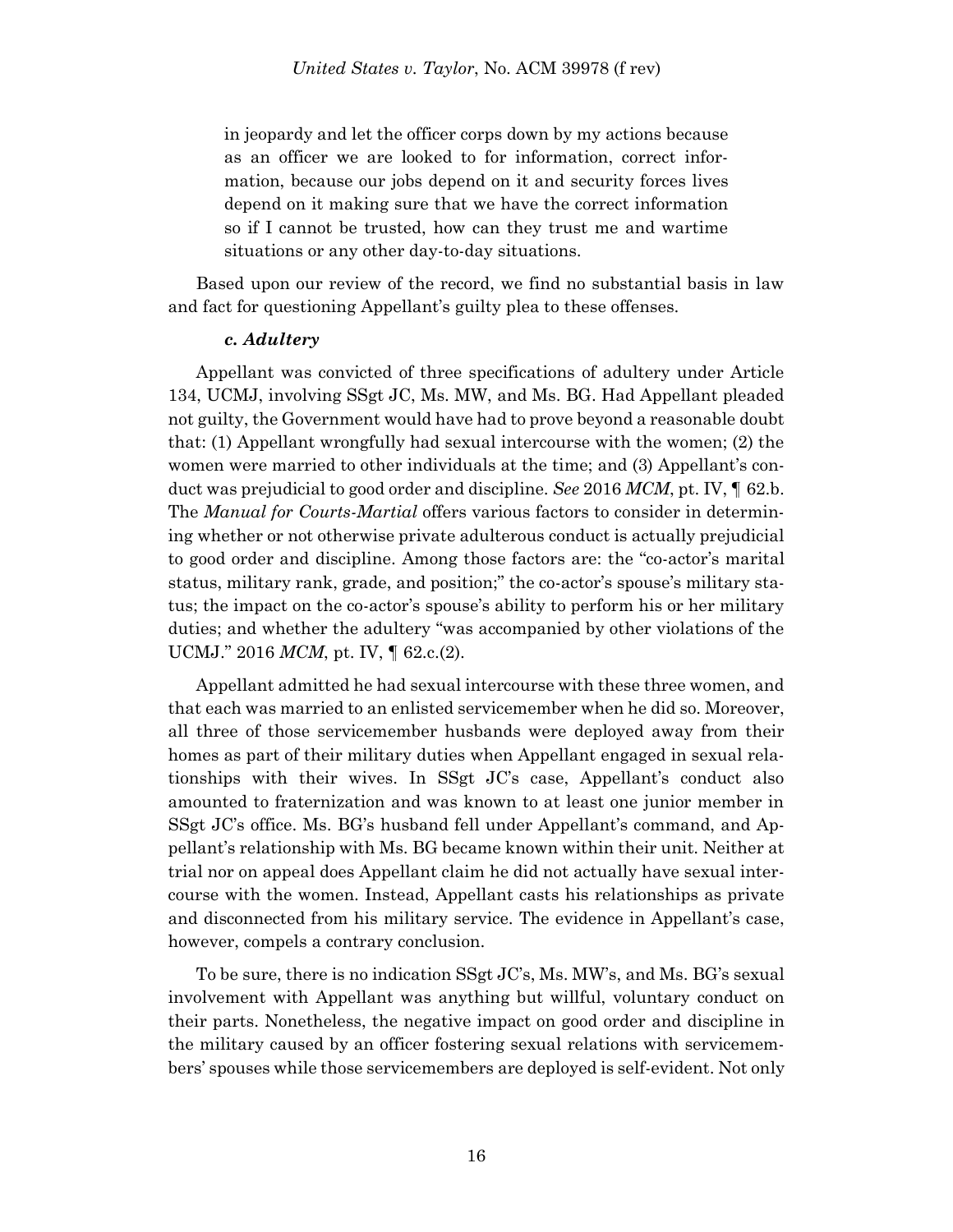are those servicemembers likely to be distracted from—and therefore less effective at—their assigned duties, but that officer's ability to credibly lead junior troops or to assume any position of trust will be severely, if not irreparably, compromised. The facts that TSgt TG fell directly under Appellant's command and that SSgt JC was tasked with providing Appellant military support services only further demonstrate the close tie between Appellant's misconduct and his military status. Finally, Appellant's adulterous misconduct involved other offenses: obstruction of justice with respect to all three women and fraternization in SSgt JC's case.

Again, we see no substantial basis for questioning Appellant's pleas. In reaching our conclusion on this point, we did not rely on the post-trial materials submitted by Appellant, as they fell outside the record. *Jessie*, 79 M.J. at 444–45. We did consider the materials for the limited purpose of better understanding the context of Appellant's assignments of error. We note, however, that even if we had fully considered those documents, there is nothing within them that would compel a different result.

### **C. Sentence Severity**

Appellant asserts that "the punishment is not commensurate with the crimes." He primarily argues that his conduct had little or no impact on his unit due to his conduct "being discreet and that people had already been separated from the military and happened outside the unit." He also suggests his punishment is disproportionate to offenses committed by senior officials whose "conduct is swept under the rug" in spite of the fact their offenses purportedly had far greater impacts.

We review issues of sentence appropriateness de novo. *See United States v. Lane*, 64 M.J. 1, 2 (C.A.A.F. 2006) (citing *United States v. Cole*, 31 M.J. 270, 272 (C.M.A. 1990)). Our authority to review a case for sentence appropriateness "reflects the unique history and attributes of the military justice system, [and] includes but is not limited to, considerations of uniformity and evenhandedness of sentencing decisions." *United States v. Sothen*, 54 M.J. 294, 296 (C.A.A.F. 2001) (citations omitted). We may affirm only as much of the sentence as we find correct in law and fact and determine should be approved on the basis of the entire record. Article 66(d), UCMJ, 10 U.S.C. § 866(d). "We assess sentence appropriateness by considering the particular appellant, the nature and seriousness of the offense, the appellant's record of service, and all matters contained in the record of trial." *United States v. Anderson*, 67 M.J. 703, 705 (A.F. Ct. Crim. App. 2009) (citation omitted). Although we have great discretion to determine whether a sentence is appropriate, we have no power to grant mercy. *United States v. Nerad*, 69 M.J. 138, 146 (C.A.A.F. 2010) (citation omitted).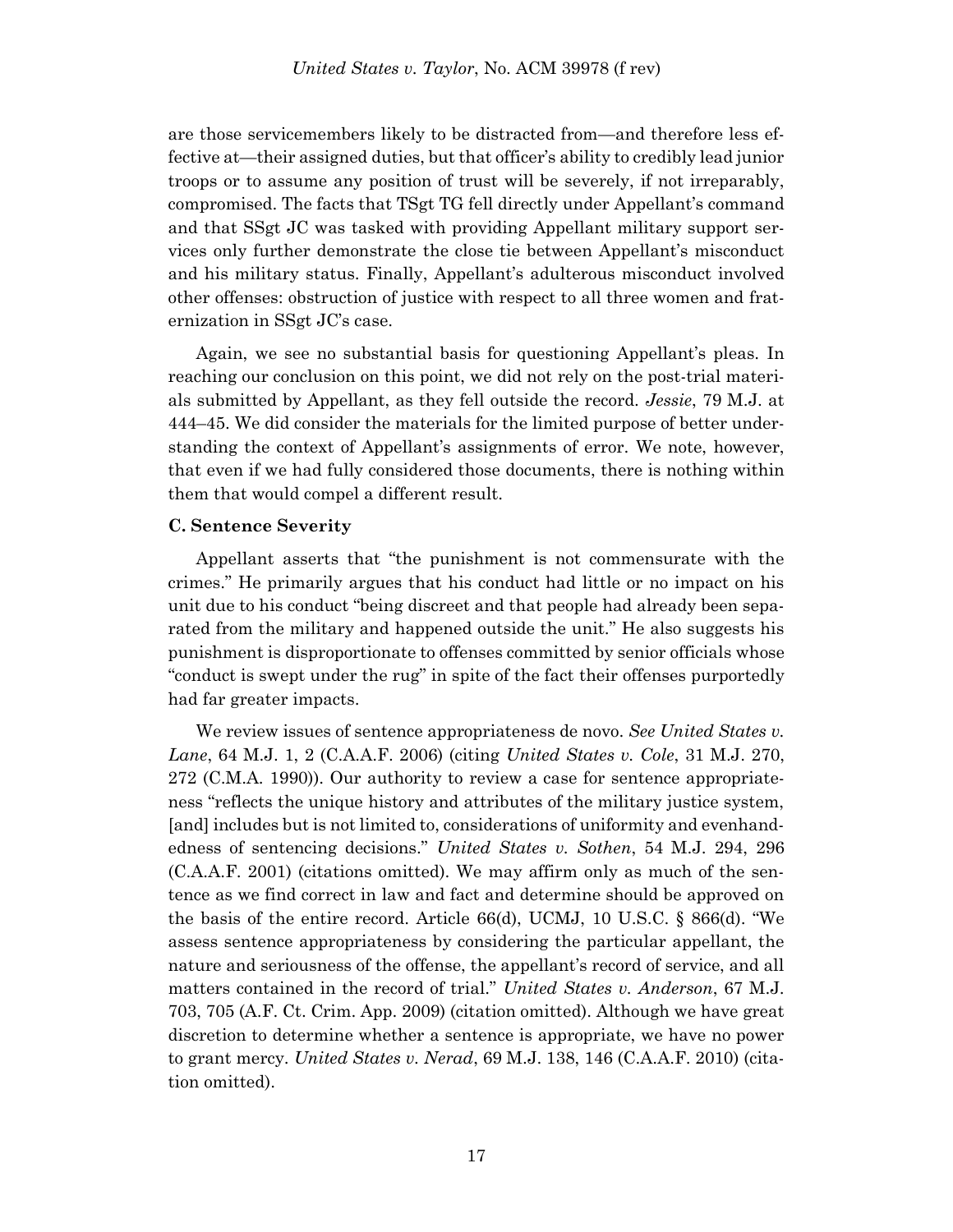Sentence comparison with other cases is only called for in "those rare instances in which sentence appropriateness can be fairly determined only by reference to disparate sentences adjudged in closely related cases." *United States v. Lacy*, 50 M.J. 286, 288 (C.A.A.F. 1999) (citations omitted). An appellant has the burden of establishing other cases are both "closely related" (for example, when they involve co-actors, a common scheme, or other direct nexus) and that his sentence is "highly disparate." *Id.*

Appellant's claims of minimal unit impact are undermined by his own words at his court-martial. Appellant stipulated that his conduct with TSgt TG's wife "caused controversy" in the unit, impacted TSgt TG's ability to perform his dues, and "eroded unit cohesion." As explained above, Appellant's relationship with SSgt JC was known to at least one of her subordinates, and all three servicemembers' husbands knew of Appellant's sexual relations with their wives. A1C JH was actually under Appellant's command and—as a member of Appellant's unit—she was undeniably aware of his position and conduct. Appellant's post-trial claims of only engaging in "discreet" conduct or only involving people who were no longer in the military are simply not credible in face of the evidence admitted at his court-martial. Similarly, Appellant's vague claim of others' conduct being "swept under the rug" is insufficient to lead us to conclude this is one of "those rare instances" in which we will compare his sentence to that of others.

We have considered the nature and seriousness of Appellant's offenses, his record of service, and all matters contained in the record of trial, and we conclude Appellant's sentence to a dismissal, confinement for 60 days, forfeiture of pay for three months, and a reprimand is not inappropriately severe. Appellant not only engaged in sexual conduct with the spouses of deployed enlisted servicemembers, but he had sexual relations with an Airman under his own command. Moreover, when he came under investigation, Appellant sought to recruit others in his attempt to obstruct that investigation by asking them to lie to investigators and delete text messages—destroy evidence, in other words. Although he appears to have otherwise performed satisfactorily in his military career, his misconduct significantly impaired his status as an officer, demonstrated his lack of fitness for military service, and directly prejudiced good order and discipline in the military. As a result, we will not modify his sentence.

#### **D. Completeness of the Record**

#### **1. Additional Background**

Following our remand, Appellant's case was re-docketed with this court on 9 June 2021. We noted that several of the concerns we had raised in our original opinion had not been addressed, and we ordered the Government to show cause why we should not again return the record. Specifically, we noted: (1)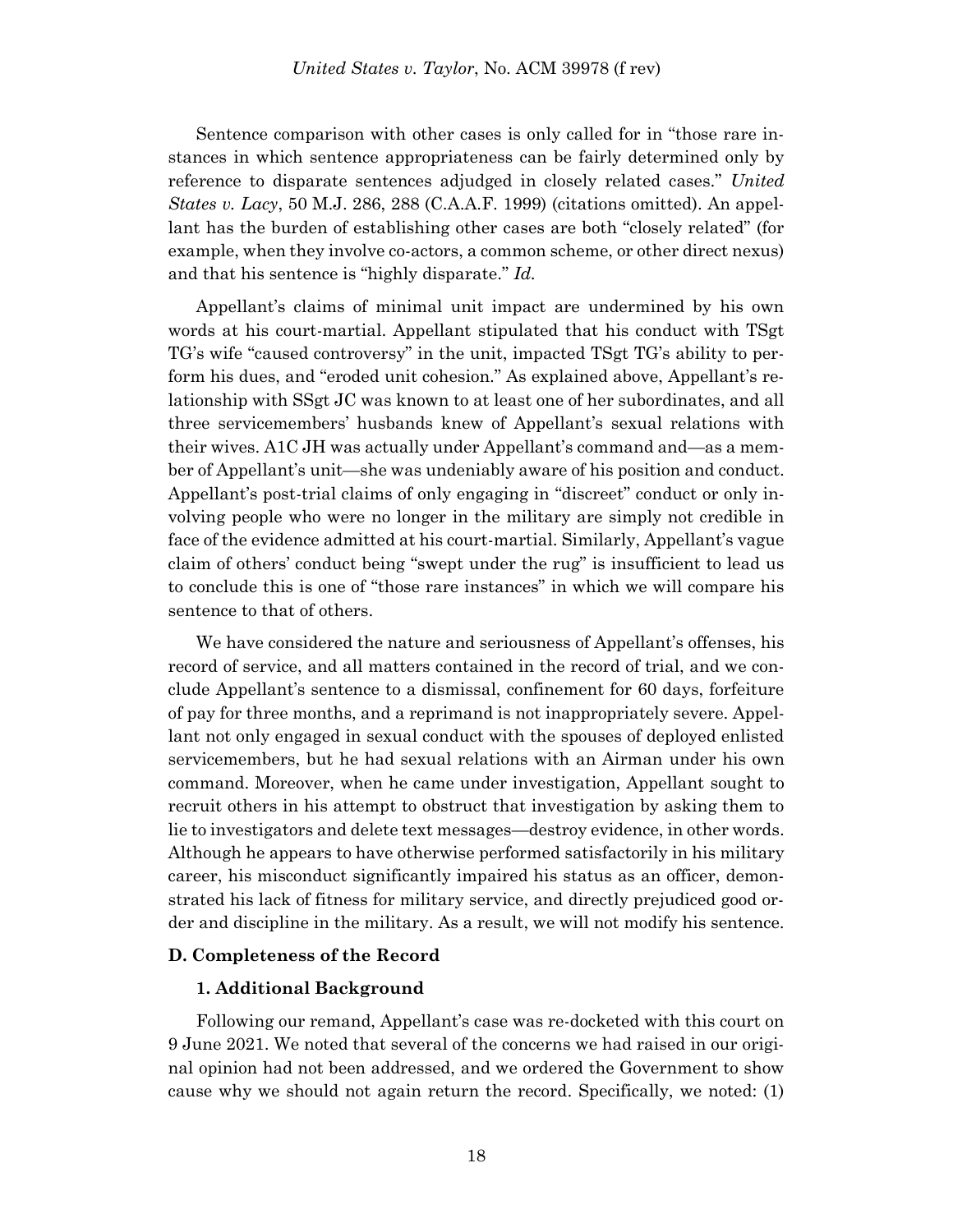Prosecution Exhibit 1, the stipulation of fact, listed specific attachments, but no such attachments were included in the record of trial docketed with this court; (2) documents pertaining to adjudged and automatic forfeitures referred to attachments, but no attachments were included in the record; (3) several digital video discs (DVDs) in the record were labeled "SECRET," but were not properly handled as classified materials; and (4) there was no indication in the record that Appellant had executed a waiver of appellate representation after the convening authority's action.<sup>17</sup>

On 9 July 2021, the Government responded to our order, taking the following respective positions: (1) conceding the attachments to Prosecution Exhibit 1 are required components of the record of trial; (2) arguing that forfeiture documents are not required components of the record of trial, but that they are required to be attached to the record; (3) explaining the DVDs were erroneously marked as "SECRET," and do not actually contain any classified material; and (4) maintaining there is no requirement to attach a waiver of appellate counsel to the record of trial. The Government further submitted the missing documents to this court and asked us to attach the missing documents to the record under R.C.M. 1112(d)(2).

In support of the foregoing, the Government submitted a declaration from one of the trial counsel detailed to Appellant's court-martial, Captain (Capt) LM. In this declaration, Capt LM states the "SECRET" markings amounted to "a typographical error." He further explains that he sought and obtained a second waiver of appellate representation from Appellant, dated 6 July 2021. Finally, Capt LM attached copies of the attachments to the stipulation—which he certifies are true and accurate copies of those introduced at trial—along with Appellant's second waiver of appellate representation. The Government also submitted a declaration from TSgt TS, the paralegal responsible for compiling the record of trial. Attached to this declaration are documents which TSgt TS asserts were attached to the forfeiture-related documents which were included in Appellant's record of trial.

With respect to the attachments to Prosecution Exhibit 1, the first consists of pictures of the matching tattoos Appellant and Ms. MW had made in Venice—they read, "if it's meant to be, it'll be." The second attachment consists of

<sup>17</sup> *See United States v. Xu*, 70 M.J. 140 (C.A.A.F. 2011) (mem.) (stating that waiver of appellate counsel prior to convening authority's action is premature, legally invalid, and without effect); *see also* Air Force Instruction 51-201, *Administration of Military Justice*, ¶ 14.5.2 (18 Jan. 2019) ("If the accused initially declines appellate representation after sentence is announced, the accused must be given another opportunity to elect or decline appellate representation after the convening authority's action is served upon the accused.").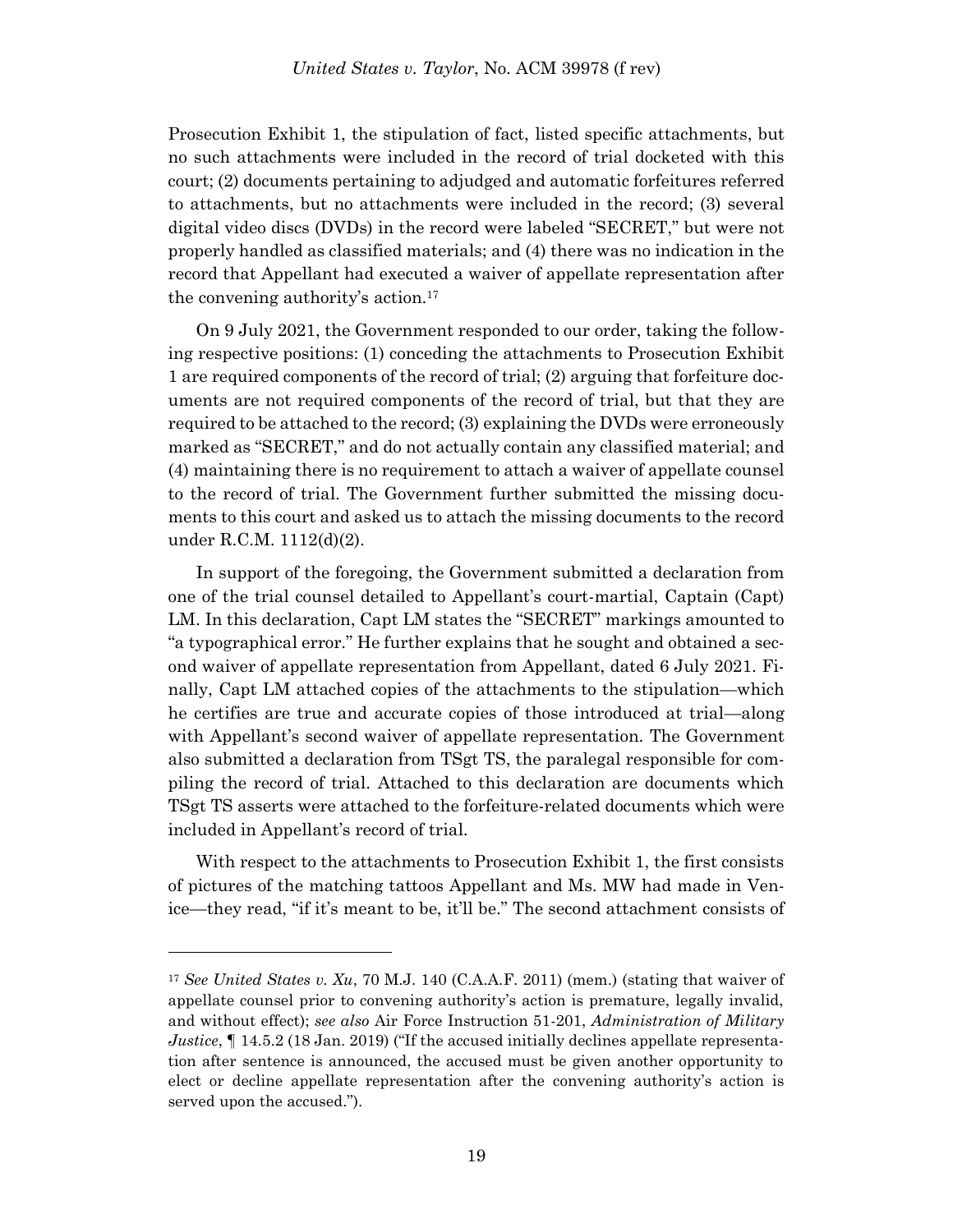text messages between Appellant and Ms. MW referencing sexual activities and how they miss each other. The third attachment consists of text messages between Appellant and Ms. BG in which Appellant tells Ms. BG, "Just if anything play dumb if they do question you delete these messages obviously." Appellant also says, "If you talk to [MW] if she cares to know. Have her says we were best friends and yes we gat tattoos and hung out all the time. Then just plead the 5th to anything else. All she needs to say." The fourth attachment is a minute-long video of Appellant dancing on and in between the legs of a seated woman.

### **2. Law**

We review the question of whether a record of trial is complete de novo. *United States v. Stoffer*, 53 M.J. 26, 27 (C.A.A.F. 2000). A complete record of trial includes all exhibits. R.C.M.  $1112(b)(6)$ ; R.C.M.  $1112(d)(2)$ . An incomplete or defective record of trial may be returned to the military judge for correction. R.C.M. 1112(d)(2).

When an omission from a record of trial is substantial, such gives rise to a presumption of prejudice which the Government must rebut. *United States v. Harrow*, 62 M.J. 649, 654 (A.F. Ct. Crim. App. 2006) (citation omitted), *aff'd*, 65 M.J. 190 (C.A.A.F. 2007). Insubstantial omissions, however, do not give rise to such a presumption "or affect that record's characterization as a complete one." *United States v. Henry*, 53 M.J. 108, 111 (C.A.A.F. 2000). We approach the question of what constitutes a substantial omission on a case-bycase basis. *United States v. Abrams*, 50 M.J. 361, 363 (C.A.A.F. 1999) (citation omitted). In doing so, we ask whether the omitted material was either qualitatively of quantitatively substantial. *United States v. Davenport*, 73 M.J. 373, 377 (C.A.A.F. 2014). "[O]missions are qualitatively substantial if the substance of the omitted material 'related directly to the sufficiency of the Government's evidence on the merits[ ]' . . . ." *Id*. (quoting *United States v. Lashley*, 14 M.J. 7, 9 (C.M.A. 1982). When "the totality of omissions . . . becomes so unimportant and so uninfluential when viewed in the light of the whole record, that it approaches nothingness[,]" such omissions will not be considered substantial. *Id*. (quoting *United States v. Nelson*, 13 C.M.R. 38, 43 (C.M.A. 1953)).

### **3. Analysis**

We considered Capt LM's declaration and its attachments as well as TSgt TS's declaration to determine whether to return Appellant's record of trial for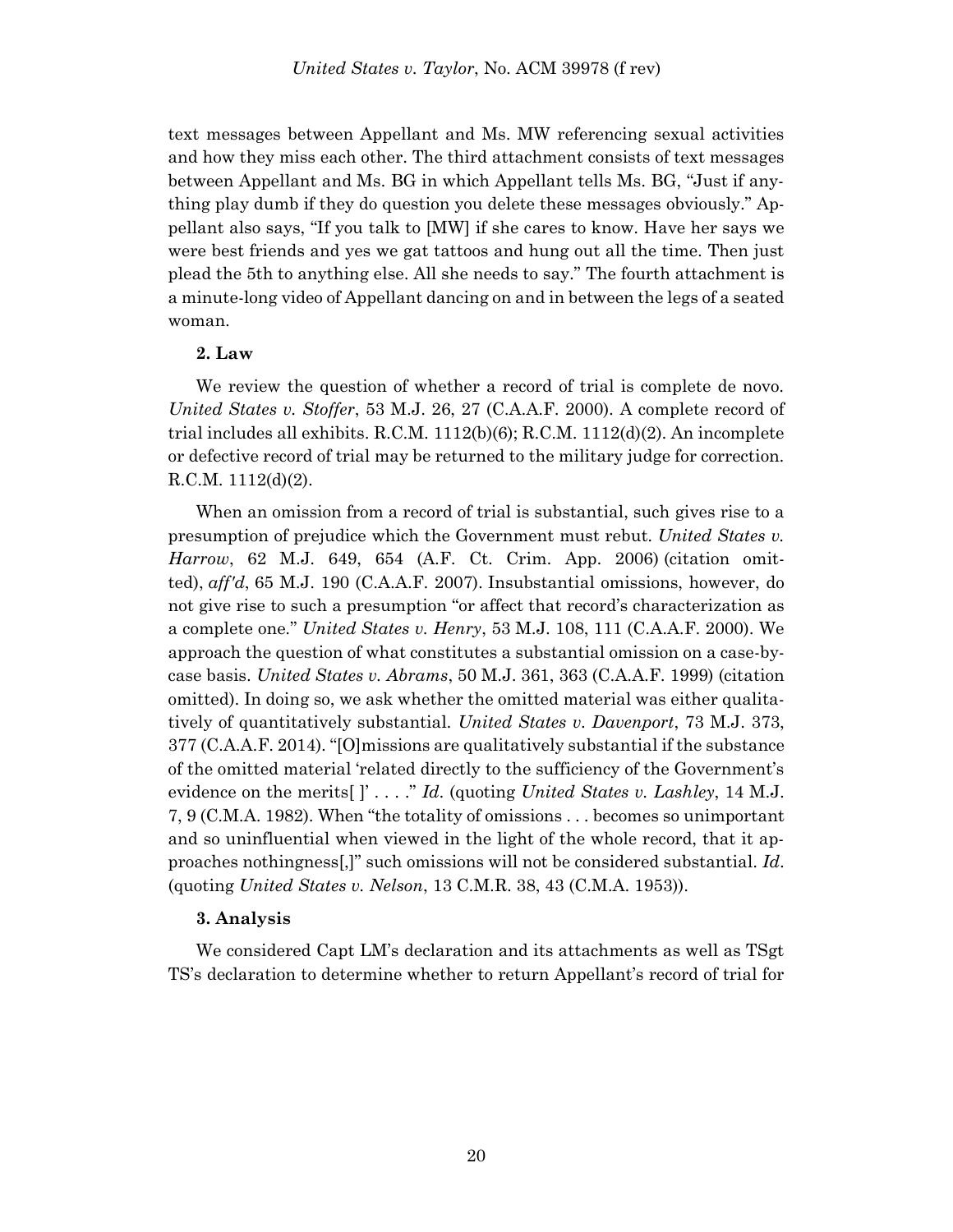correction.<sup>18</sup> In light of the evidence of Appellant's 6 July 2021 waiver of Appellate counsel, we consider the matter of Appellant's premature waiver of appellate counsel moot.<sup>19</sup>

The missing documents regarding Appellant's forfeitures were part of Appellant's request to defer those forfeitures. While the omission of those documents would not render the record incomplete under R.C.M. 1112(d)(2), such a request is required to be attached to the record before it is forwarded for appellate review. R.C.M. 1112(f)(4).

As the record currently stands, however, it is still incomplete as a result of the missing attachments to Prosecution Exhibit 1. Assuming these missing attachments amount to a substantial omission, we nonetheless conclude the omission is harmless beyond a reasonable doubt. We first note Appellant has not raised this issue on appeal or claimed any prejudice even after we highlighted the matter in our earlier opinion remanding this case. Appellant similarly did not raise the issue after we ordered the Government to show cause why we should not return the case based, in part, upon the missing items. Second, having reviewed the attachments submitted by the Government, we conclude that the evidentiary significance of the attachments is adequately explained in the text of Prosecution Exhibit 1, the stipulation of fact. The images of Appellant's and Ms. MW's tattoo, the video of the lap dance, and the specific

<sup>&</sup>lt;sup>18</sup> The fact we granted the Government's motion to attach does not change the fact that the documents are still missing from the record of trial. Instead, we use the declarations and attachments in order to perform our responsibilities under Article 66, UCMJ, 10 U.S.C. § 866. *See, e.g.*, *United States v. King*, No. ACM 39583, 2021 CCA LEXIS 415, at \*29–30 (A.F. Ct. Crim. App. 16 Aug. 2021) (unpub. op.) (considering a military judge's ruling which was missing from the record but was provided during appellate processing in order to assess whether the appellant was prejudiced by the ruling's omission from the record).

<sup>19</sup> The decision in *Xu* regarding waiver of appellate representation seems to be premised on the notion that a servicemember could not waive appellate *review* before the convening authority took action in his or her case. *United States v. Smith*, 34 M.J. 247, 249 (C.M.A. 1992). This was based on the then-applicable version of Article 61, UCMJ, 10 U.S.C. § 861. *Id*. Under the version of Article 61, UCMJ, now in effect, a servicemember may waive the right to appellate review only after the entry of judgment. We see no reason why this requirement relating to appellate review would not extend to appellate representation, as in *Xu*. In Appellant's case, he first waived appellate representation on 23 June 2020, but judgment was not initially entered until 15 September 2020. Appellant's subsequent waiver has remedied this infirmity. We agree with the Government that the written waiver of appellate counsel is not a required component of a record of trial.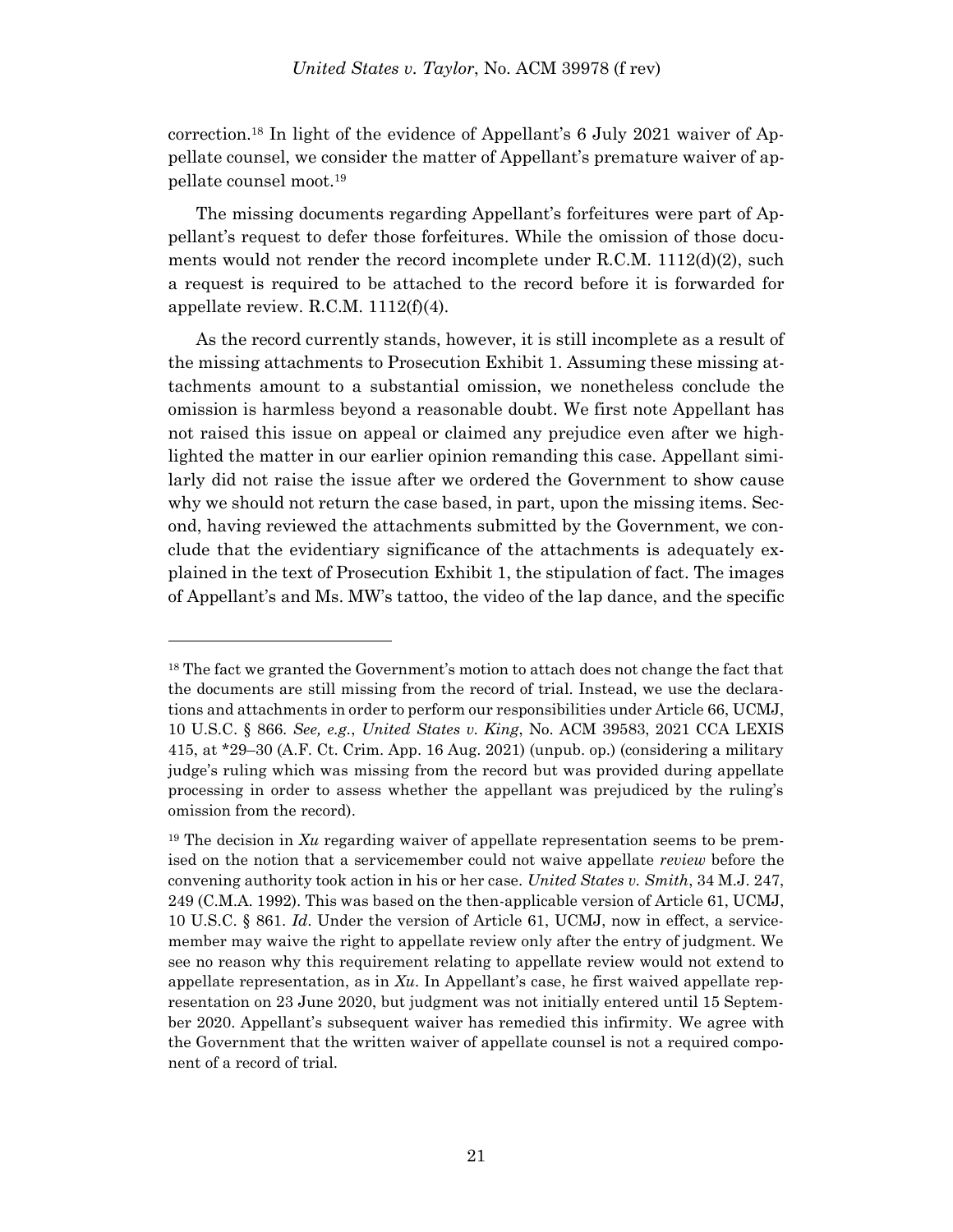texts add little to the detailed stipulation, Appellant's answers during the providence inquiry, and the witness testimony. While the attachments should have been included in the record of trial, we conclude the fact they were left out is harmless.<sup>20</sup>

# **E. Deferment Request**

l

Although not raised by Appellant, we note the convening authority failed to properly act on Appellant's post-trial request to defer portions of his sentence. Appellant's plea agreement required the military judge to adjudge forfeitures in an amount between \$1,000.00 and \$2,500.00 "a month." On 23 June 2020, the military judge sentenced Appellant for forfeit \$1,500.00 pay per month for three months, along with confinement for 60 days. By virtue of being sentenced to both confinement and a dismissal, Appellant would automatically forfeit all pay and allowances while in confinement—beginning 14 days after his sentence was adjudged—by operation of Articles  $57(a)(1)(A)$  and  $58b(a)$ , UCMJ, 10 U.S.C. §§ 857(a)(1)(A), 858b(a).

On 1 July 2020, just over a week after he was sentenced, Appellant asked the convening authority to defer his adjudged confinement as well as his automatic forfeitures until the military judge entered judgment in his case. Appellant primarily justified his request for the forfeiture deferment by pointing to his child support obligations for his son.<sup>21</sup> Appellant further asked the convening authority—in the event the convening authority denied this deferment request—to waive Appellant's automatic forfeitures for the benefit of his children.

Under Articles  $57(b)(1)$  and  $58b(a)(1)$ , UCMJ, the convening authority had the power—upon Appellant's request—to defer any of Appellant's adjudged confinement, adjudged forfeitures, and automatic forfeitures until entry of judgment. 10 U.S.C. §§ 857(b)(1), 858b(a)(1). A convening authority's decision on a deferment request must be in writing, served on the member making the request, and attached to the record of trial. R.C.M.  $1103(d)(2)$ ,  $1112(f)(1)(4)$ . If the request is denied, the convening authority must include the basis for that

<sup>20</sup> The DVDs labeled "SECRET" were removed from the record of trial and returned to the Government for proper storage, declassification, or correction of the labels or content as appropriate. The labels were subsequently modified to remove the classified markings and the DVDs have been returned to the record of trial. We emphasize that careful attention to the assembly and processing of the record would have avoided this issue and the others we have noted.

 $21$  Appellant had a child with a local civilian woman in September 2017 and was paying child support at the time of his court-martial.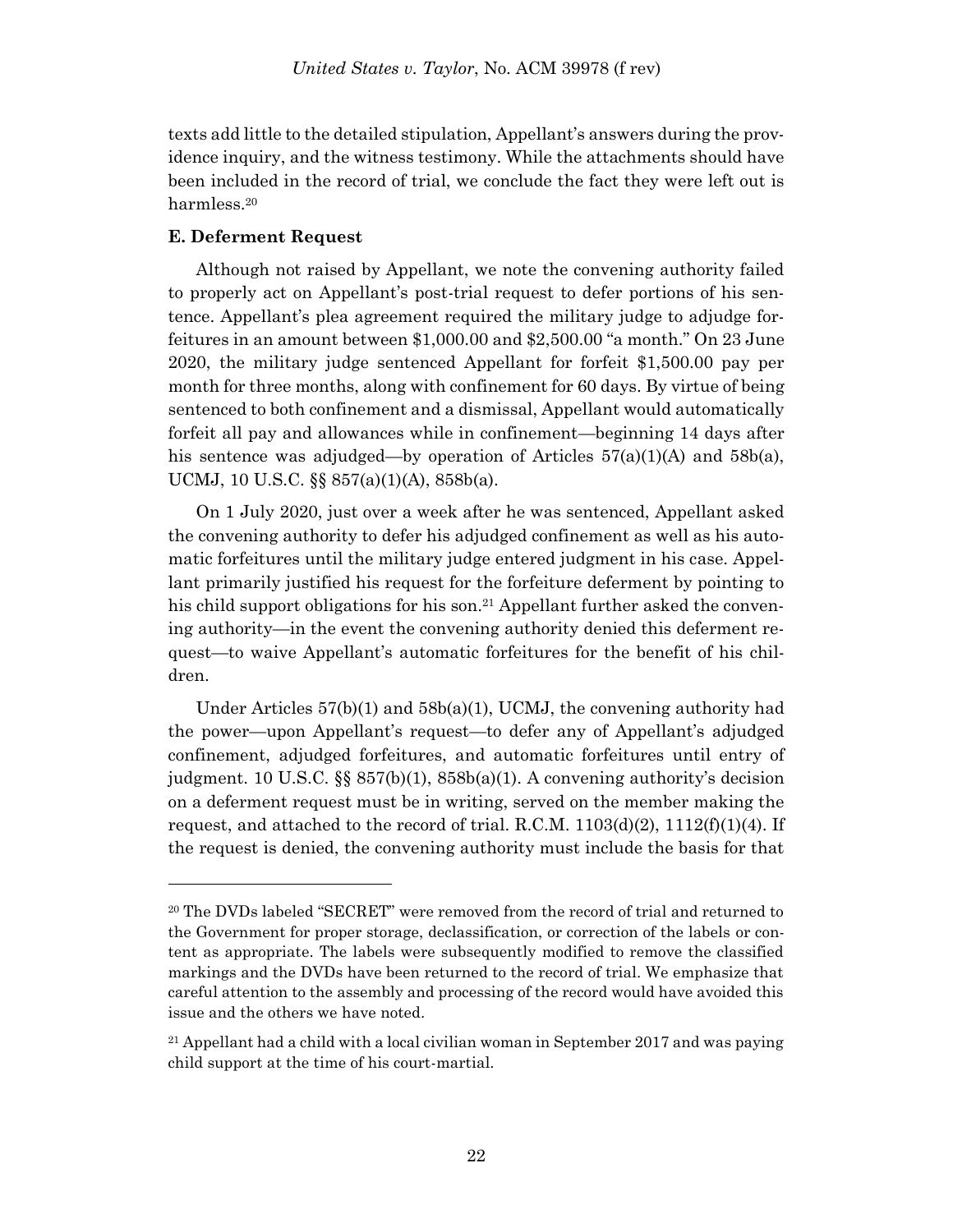denial in the written decision. *See United States v. Sloan*, 35 M.J. 4, 6–7 (C.M.A. 1992), *overruled on other grounds*, *United States v. Dinger*, 77 M.J. 447 (C.A.A.F. 2018).

Two months after sentencing—on 25 August 2020—the convening authority signed a Decision on Action memorandum which included his decision on Appellant's request. Without providing any analysis or discussion, the convening authority denied Appellant's request to defer his confinement.<sup>22</sup> By not including a basis for the denial, the convening authority erred.

In this memorandum, the convening authority also set out his decision to defer forfeiture of \$1,060.00 pay per month starting on the fourteenth day after sentencing and lasting through Appellant's release from confinement. In our initial review of this case, we noted it was unclear whether the convening authority intended to defer \$1,060.00 pay per month of the automatic forfeitures, or if he intended to defer "all of the automatic forfeitures," since his decision memorandum said both. *Taylor*, unpub. op. at \*8. Compounding this issue, the convening authority incorrectly stated Appellant had asked for deferment of "all of the adjudged and automatic forfeitures," when Appellant had only asked for deferment of the *automatic* forfeitures.<sup>23</sup> In the convening authority's new Decision on Action memorandum, he correctly stated Appellant only requested deferment of the automatic forfeitures, but he changed the memorandum to indicate that he was deferring "\$1,060.00 pay per month of the automatic forfeitures and all of the *adjudged* forfeitures." (Emphasis added). The corrected entry of judgment also reflects these changes. The convening authority, however, had no authority to defer Appellant's adjudged forfeitures, because Appellant never requested those forfeitures be deferred. *See, e.g.*, *United States v. Ramirez*, No. ACM S32538, 2020 CCA LEXIS 20, at \*17 (finding a convening authority's purported deferral in the absence of a request by the appellant to be "ultra vires"). Thus, the convening authority erred in this regard.

As noted above, the convening authority could defer Appellant's forfeitures until the entry of judgment, but the military judge did not enter judgment until 15 September 2020, nearly three months after Appellant's court-martial concluded. Because Appellant was subject to automatic forfeitures only while in confinement, those forfeitures expired well before judgment was initially entered and likely before the convening authority signed the original Decision on Action memorandum. In any event, due to our remand in this case, the effective

 $22$  After we remanded Appellant's case, the convening authority issued a new Decision on Action memorandum, dated 2 June 2021. This new memorandum likewise includes no rationale for the denial.

<sup>23</sup> In his deferment request, Appellant's counsel explained that Appellant was only asking for deferment of forfeitures in excess of those adjudged by the military judge.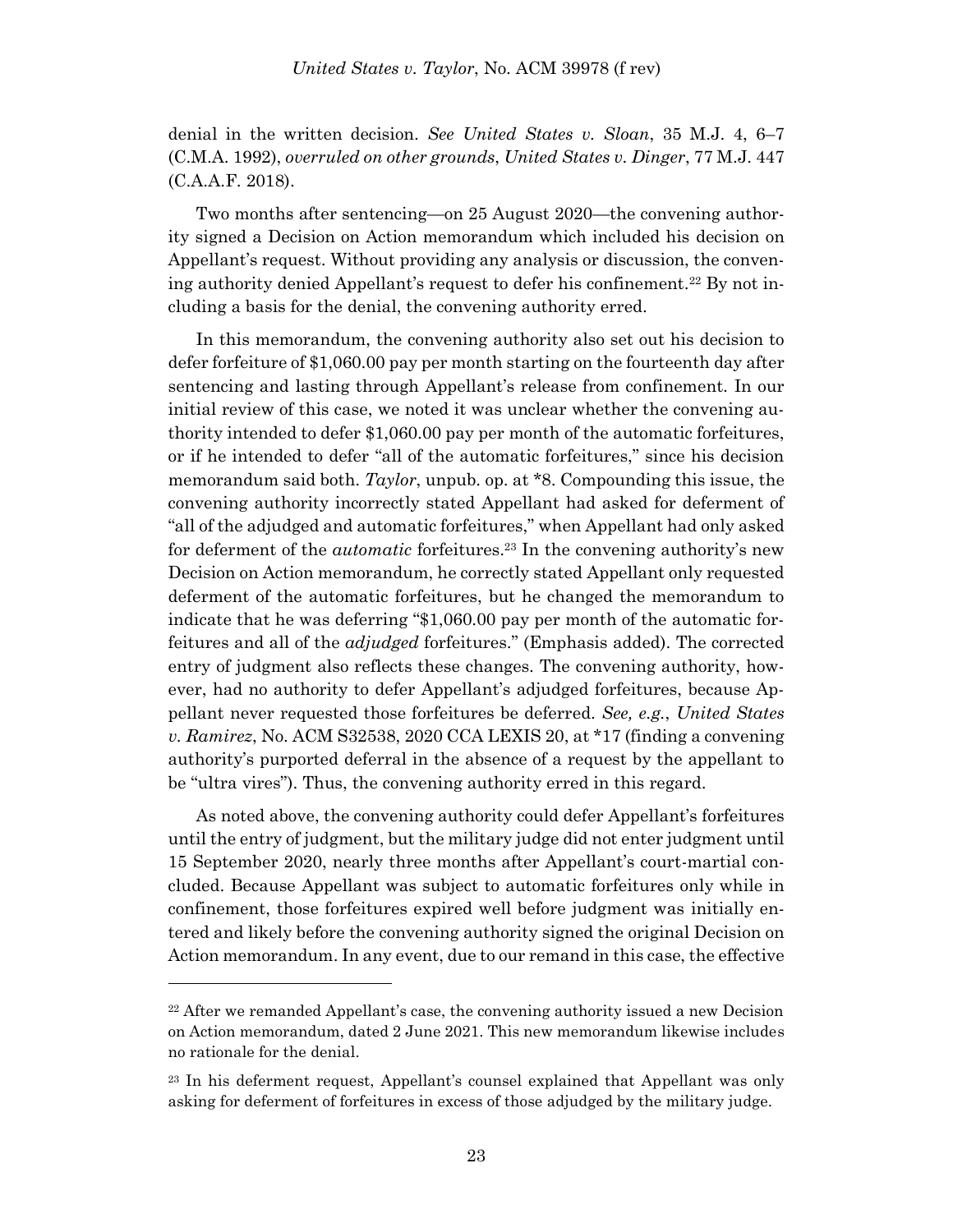date of the entry of judgment was not until 7 June 2021—long after the expiration of Appellant's sentence to confinement. Thus, while Article 57(b)(1), UCMJ, apparently only contemplates a deferment ending on the entry of judgment and not some earlier date unless the deferment is affirmatively rescinded, the truncated deferment here did not operate to Appellant's detriment in any perceptible way.

Finally, the convening authority declined to waive the automatic forfeitures for the benefit of Appellant's children. He provided no rationale for this decision, but he was not required to do so. *See United States v. Edwards*, 77 M.J. 668, 670 (A.F. Ct. Crim. App. 2018) (concluding that, unlike a decision on a deferment request, decisions on waiver requests need not be in writing or contain any rationale for a denial).

We review a convening authority's decision on a deferment request for an abuse of discretion. *Sloan*, 35 M.J. at 6. Appellant has not alleged the convening authority denied his deferment request regarding his confinement and automatic forfeitures for any improper purpose, nor has he shown any prejudice. Indeed, Appellant has not even raised this issue on appeal. Having considered the entire record, we find no evidence the convening authority abused his discretion in partially denying Appellant's deferment request, and we have identified no prejudice to Appellant flowing from the convening authority's failure to explain his rationale for doing so. We therefore find the error harmless.

Although the convening authority improperly attempted to defer Appellant's adjudged forfeitures when Appellant made no prerequisite request, we conclude no corrective action is warranted. At the time of his court-martial, Appellant was receiving \$6,721.50 per month in basic pay plus some indeterminate amount of allowances, all of which was subject to the automatic forfeiture provision of Article 58b(a)(1), UCMJ. Of this amount, Appellant was sentenced to forfeit \$1,500.00 per month for three months, leaving more than \$5,200.00 per month subject to the automatic forfeiture provision and available to be deferred through the entry of judgment. <sup>24</sup> As a result, the convening authority's deferral of \$1,060.00 per month of the automatic forfeitures was unimpeded by the adjudged forfeitures. In other words, whether or not the adjudged forfeitures were deferred during confinement had no impact on the \$1,060.00 pay per month of automatic forfeitures which was effectively deferred and presumably paid to Appellant.

 $24$  Considering Appellant was living off-base overseas, this amount was likely substantially higher.